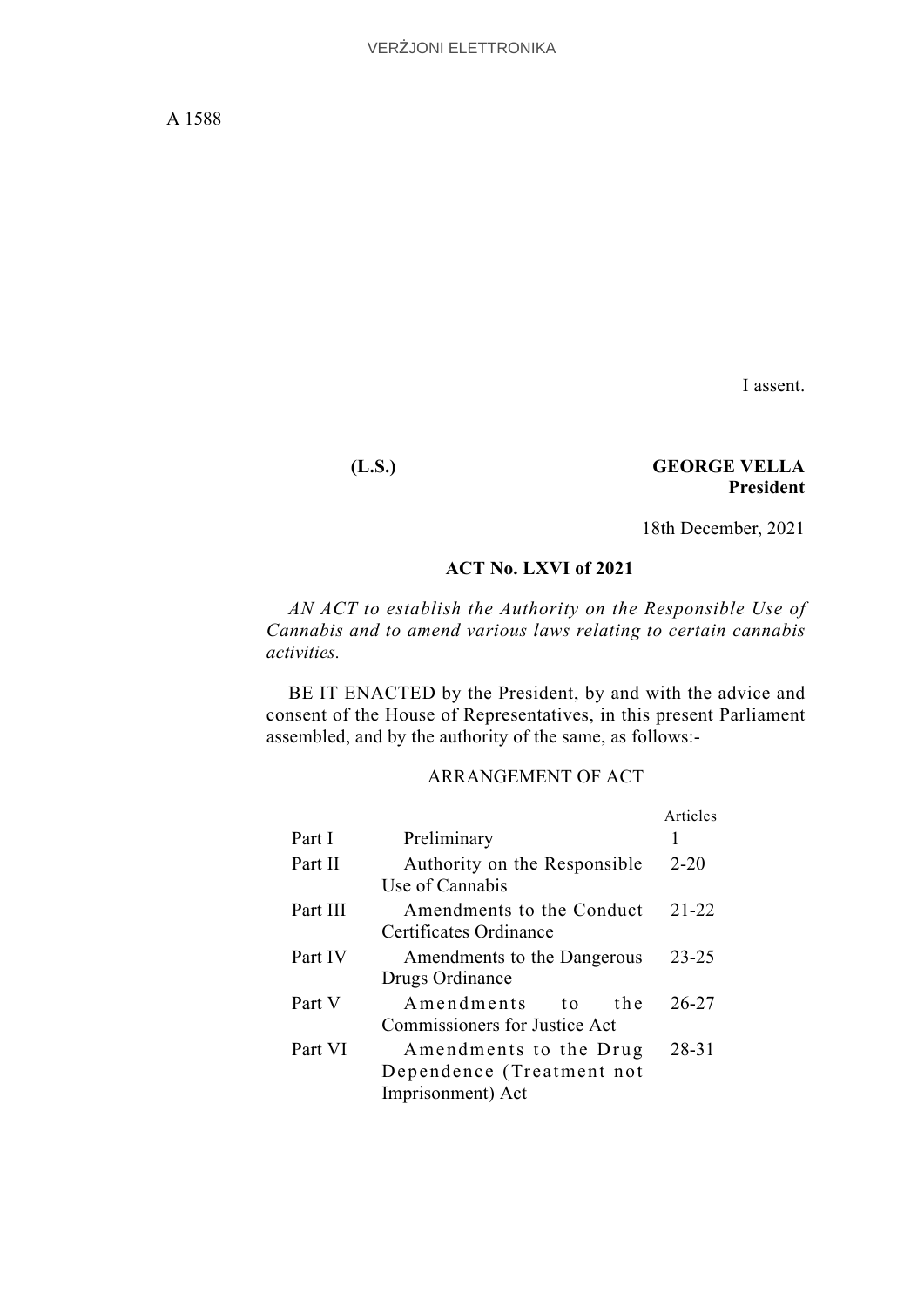## PART I Preliminary

1. (1) The short title of this Act is the Authority on the Short title and Responsible Use of Cannabis Act, 2021.

(2) This Act shall come into force on such date as the Minister responsible may by notice in the Gazette establish, and different dates may be so established for different purposes and different provisions of this Act.

## PART II

#### Authority on the Responsible Use of Cannabis

The provisions of this Part provide for the establishment of the Authority on the Responsible Use of Cannabis.

**2.** In this Act, unless the context otherwise requires:

"Authority" means the Authority on the Responsible Use of Interpretation. Cannabis established by this Act;

"Minister" means the Minister responsible.

3. (1) There shall be established a body to be known as the Establishment Authority on the Responsible Use of Cannabis.

of the Authority on the Responsible Use of Cannabis.

 (2) Subject to the provisions of this Act and of any other law, it shall be the function of the Authority to regulate the use of cannabis for purposes other than medical or scientific purposes and to carry out work, including as defined in sub-article (3), to implement harm reduction from the use of cannabis. The Authority shall also assist other law enforcement and regulatory authorities in the fight against crime in the field of dangerous drugs.

(3) Without prejudice to the generality of its functions as detailed in sub-article (2) the Authority shall have the following duties and functions and may:

(a) submit proposals and recommendations to the Government concerning a national policy on the responsible use of cannabis that will take due account of the specific situation and requirements of Malta from time to time;

(b) participate in the national planning process relating to social policy and dangerous drugs policy;

(c) monitor the use of cannabis in Malta, other than use for medical or scientific purposes, either directly or through the

commencement.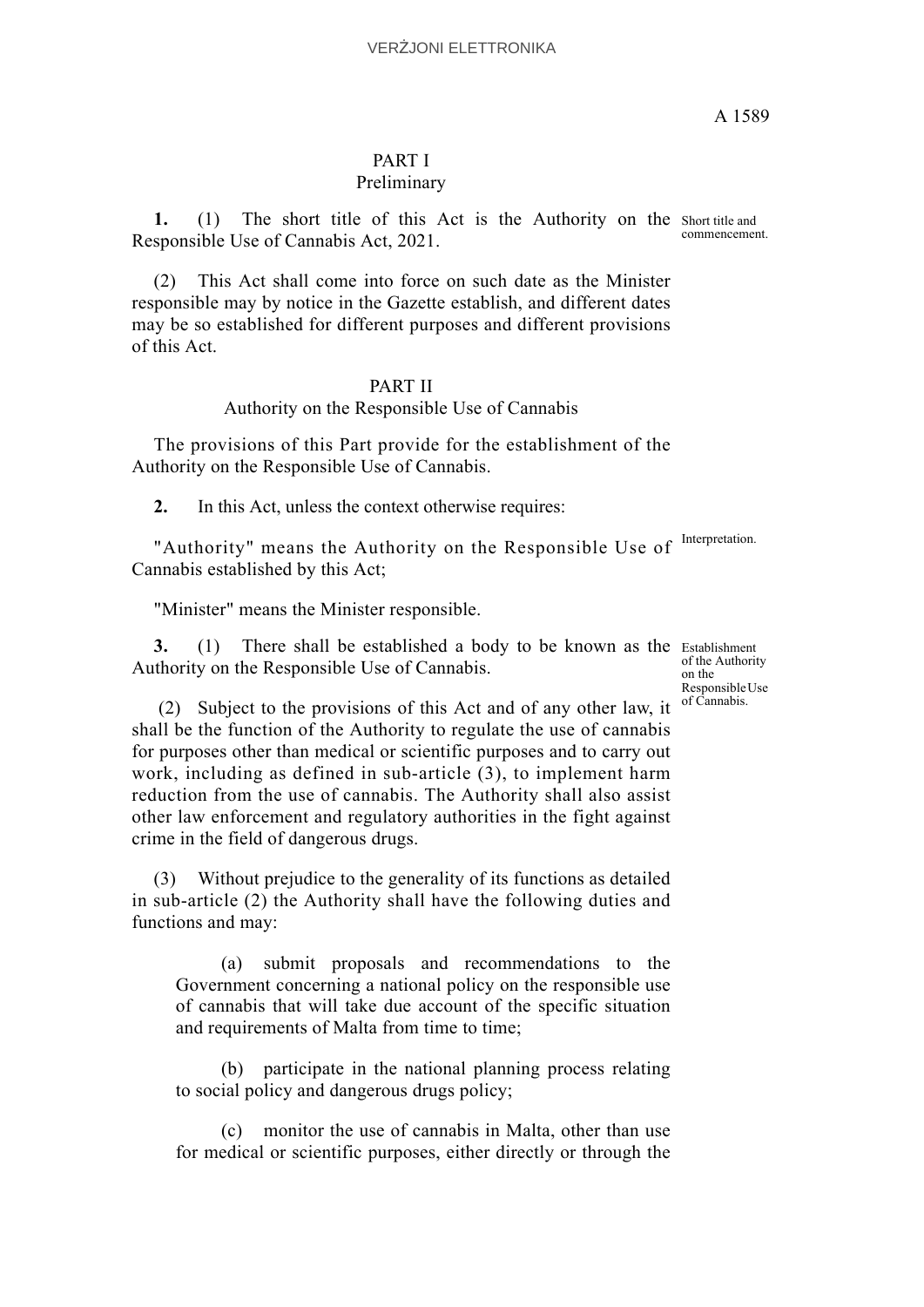commissioning of surveys and other professional studies;

(d) act as regulator and to implement any function which may be assigned to it in accordance with any law with regard to any private organisation the activities of which involve the cultivation and possession of cannabis for distribution amongst its members;

(e) organise or promote educational campaigns on the responsible use of cannabis based on scientific facts and on the aim of harm reduction also giving clear and impartial information on the risks and other elements of cannabis use with reference to age and with appropriate content, whilst promoting open dialogue on the subject;

(f) organise or promote the training of officials working with cannabis users;

(g) give advice on cannabis related matters and to perform any other task related to the analysis of cannabis use as the Minister may from time to time request;

(h) undertake periodic reviews of educational programmes and structures concerned with cannabis activities and of policies relating to cannabis, to recommend improvements in such programmes and policies and to identify sources for the training of persons in relevant fields of activity so as to ensure the continued availability of suitably qualified personnel;

(i) administer any budgetary allocation as may be assigned to it for purposes related to the responsible use of cannabis or such other purposes as may be linked to such budgetary allocation;

(j) promote effective communication and coordination with government entities and non-governmental organisations working with cannabis users or involved in the formulation of policies related to cannabis;

(k) identify overseas developments related to cannabis use that are of direct interest and relevance to Malta;

(l) set up databases and obtain access to international databases in the field of cannabis use;

(m) act as a contact point with respect to various regional, interregional and international organisations and to organise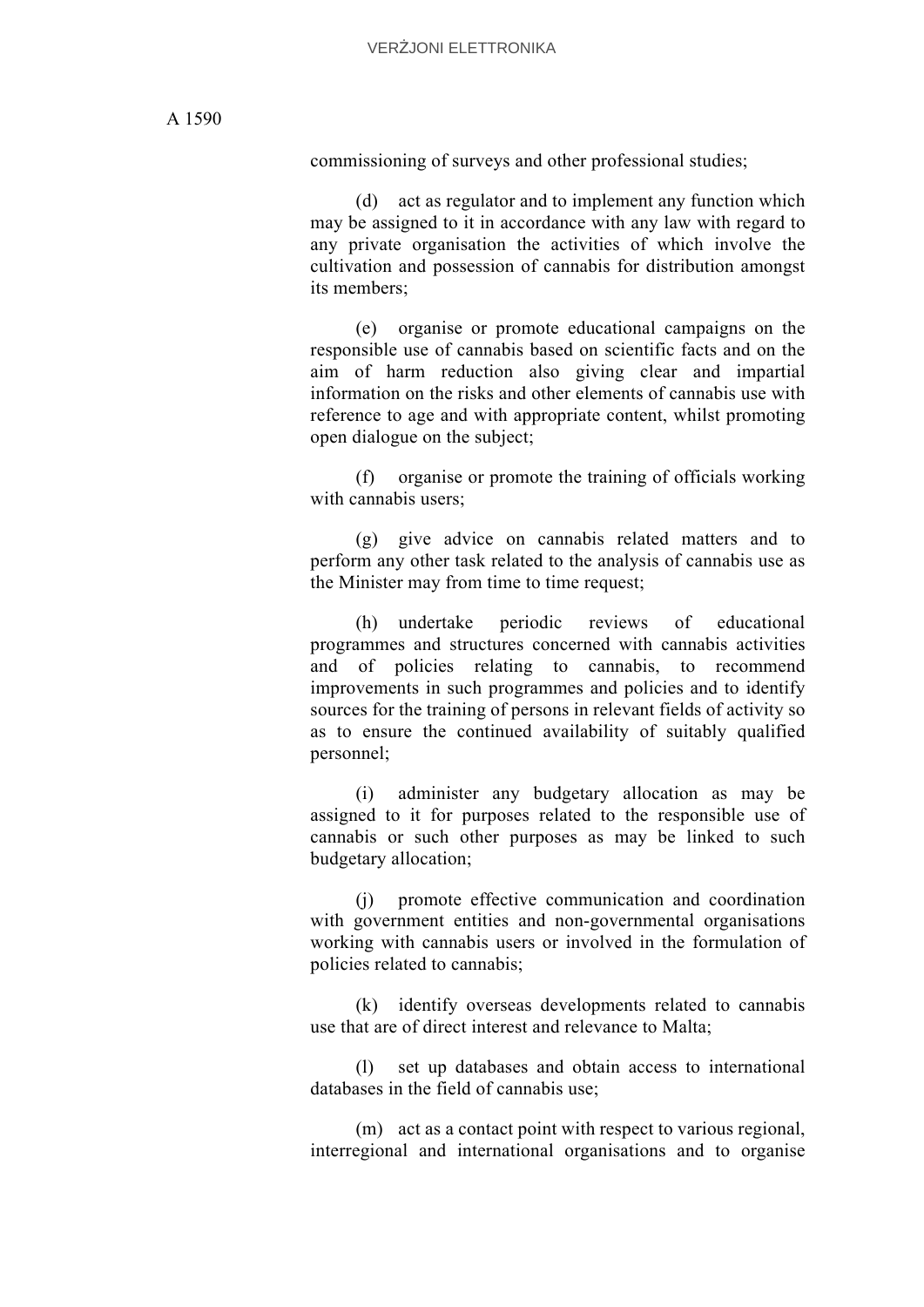(n) set up networks of professional persons and organisations to assist in the formulation of policies, and the implementation of programmes, and to monitor areas of importance related to responsible cannabis use of interest to Malta;

(o) carry out any other function not covered by the preceding paragraphs of this sub-article related to the responsible use of cannabis as may be delegated to it by the Minister;

(p) carry out any other function ancillary or conducive to the functions, duties, and aims of the Authority.

 (4) The Authority shall be a body having a distinct legal personality from that of the Government and shall be capable, subject to the provisions of this Act, to enter into contracts, to hold and dispose of property of any kind for the purpose of its functions, to sue and be sued and to enter into all such other transactions as are incidental or conducive for the proper performance of its functions.

(5) The Authority shall consist of a Board and of a Directorate.

 (6) The legal and judicial representation of the Authority shall vest in the Chairperson:

Provided that the Board of the Authority may appoint the Chief Executive Officer or any one or more of the members of the Directorate staff to appear in the name and on behalf of the Authority in any judicial proceedings and in any act, deed, contract or instrument or other document whatsoever.

 (7) Any document purporting to be an instrument made or issued by the Authority and signed by the Chairperson on behalf of the Authority shall be received in evidence, and shall unless the contrary is proved, be deemed to be an instrument made or issued by the Authority.

Authority.

4. (1) The Board of the Authority shall consist of a Board of the Chairperson and of from four (4) to eight (8) other members appointed by the Minister from amongst persons who in the opinion of the Minister have experience and knowledge of the field of activity of the Authority, or experience in the field of non-governmental organisations, or other regulatory experience, or who are qualified in sciences or have experience in research or who have experience as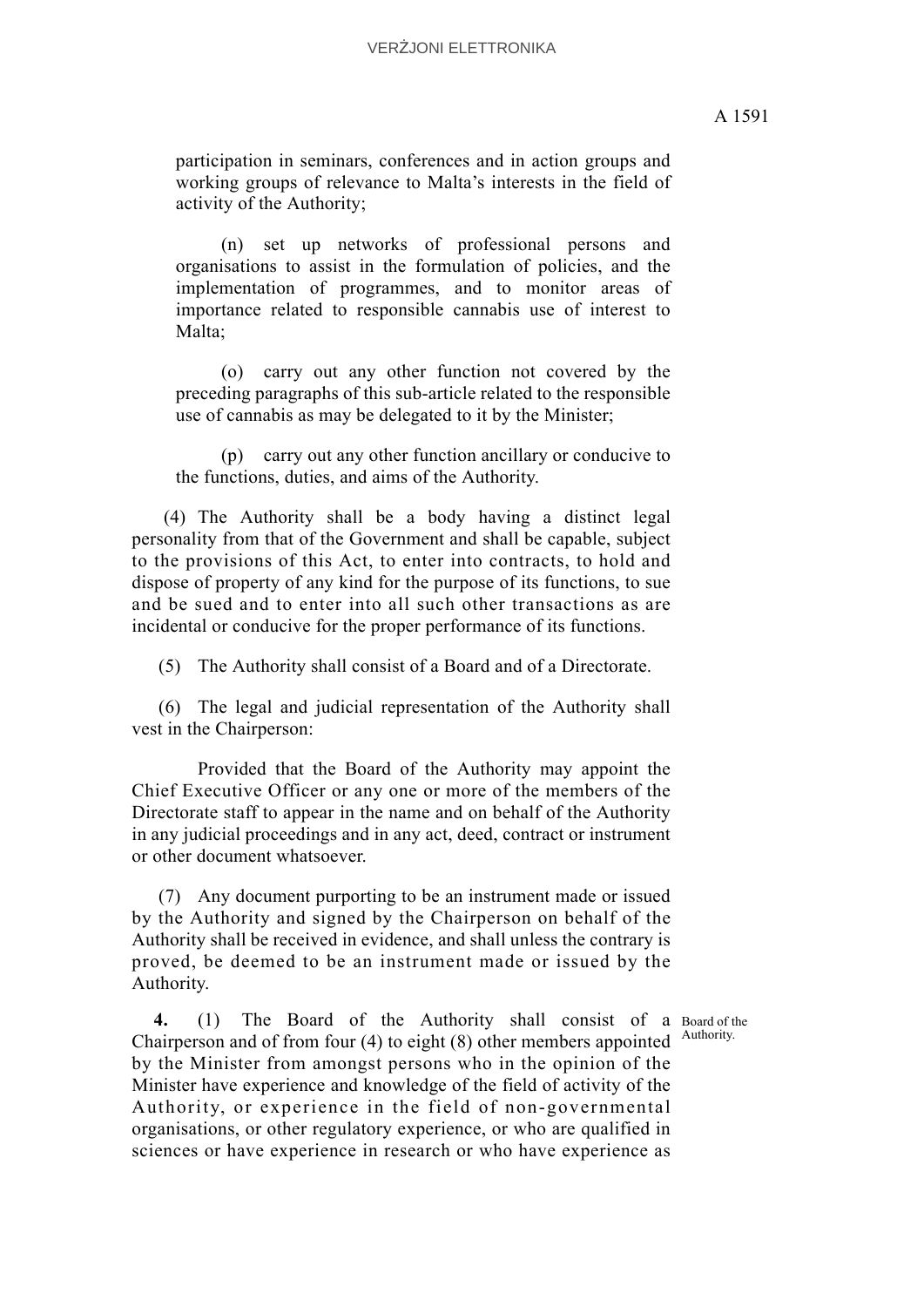educators or in the exercise of the legal profession of advocate, or persons who in the opinion of the Minister represent the wide perspective of the various opinions of the stakeholders in the sector.

(2) One of the members of the Board of the Authority shall be appointed by the Minister as Deputy Chairperson. The Deputy Chairperson shall have all the powers and perform all duties of the Chairperson during the absence of the Chairperson or during any period where the Chairperson cannot perform his function for any other cause, or during any vacancy in the office of the Chairperson.

 (3) The Board may act notwithstanding any vacancy in its composition or during the absence of any of its members as long as the Chairperson or the Deputy Chairperson and any two (2) other members are present.

 (4) A person shall not be qualified to be appointed, or to continue to hold office, as a member of the Board if he is:

(a) interdicted or incapacitated;

(b) has been declared bankrupt; or

(c) has been found guilty of an offence in Malta or abroad other than:

(i) an offence of an involuntary nature; or

(ii) an offence liable to the punishment established for contraventions.

 (5) For the purpose of paragraph (c) of sub-article (4) a person who has been found guilty of an offence as specified in that paragraph shall still be disqualified to hold office notwithstanding that any punishment awarded has been suspended or such person has been conditionally released or put under probation without the infliction of any penalty or such person has been sentenced according to the Probation Act without the infliction of any penalty.

Cap. 446.

 (6) The Chairperson and the Deputy Chairperson and the other members of the Board shall be appointed for a term of three (3) years and may be reappointed.

(7) The members of the Board shall receive such remuneration as the Minister may determine upon their appointment.

(8) The Minister shall appoint a person being an advocate or a legal procurator or a public officer to act as Secretary to the Board.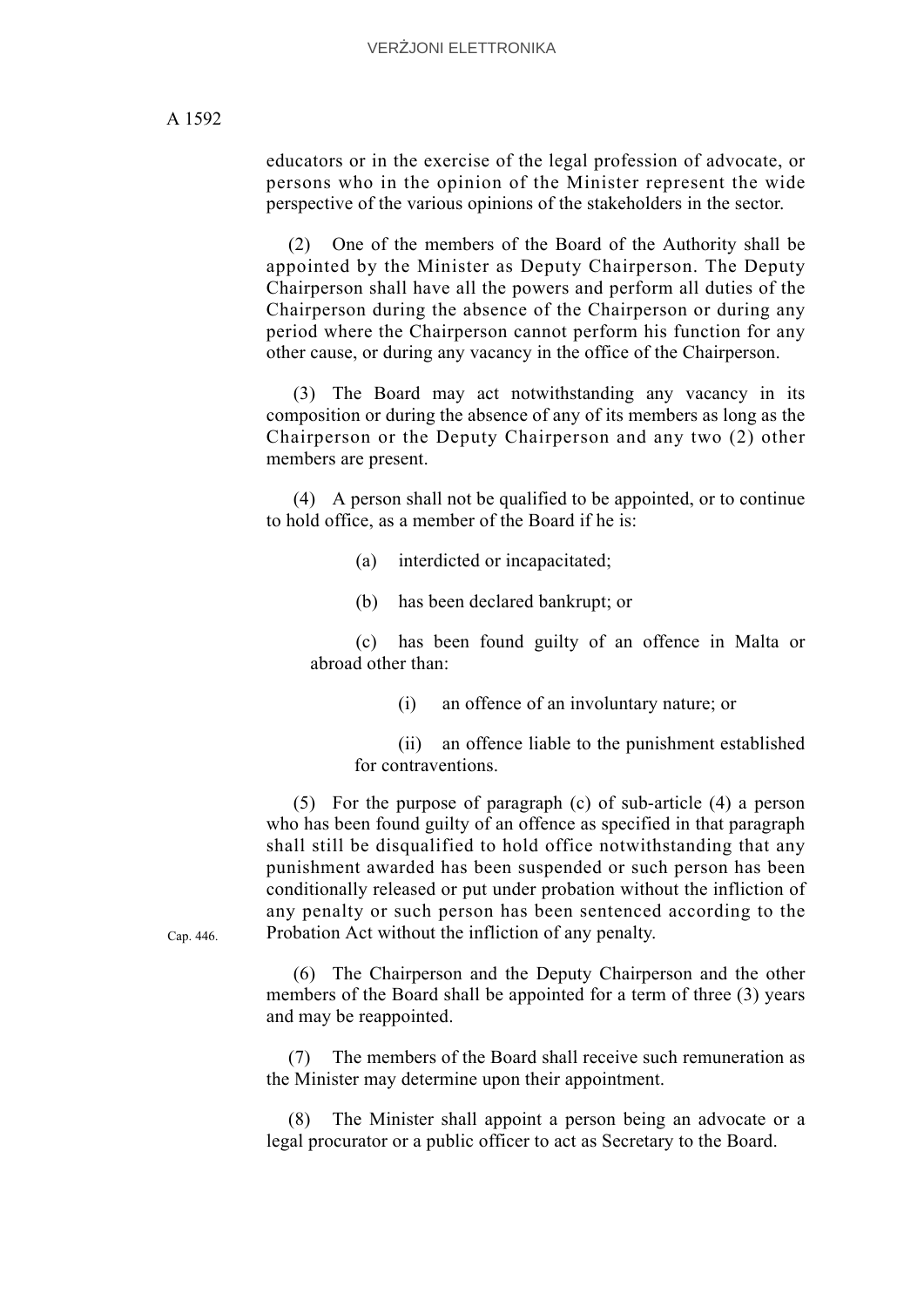Board.

5. (1) The Board shall be responsible to establish the policy to Functions of the be adopted by the Authority in the exercise of its functions under this Act. In establishing such policy the Board shall give due consideration to Government policy, to the requirements of public order and public health and to the rights and freedoms of the individual on a democratic society.

 (2) The Board shall be responsible to ensure that the Authority carries out its functions in accordance with this Act and in accordance with any policy established by it.

 (3) The Board may from time to time, if it thinks fit, make general rules for the guidance of the Directorate in the exercise of its functions under this Act, and may at any time revoke or vary such rules.

 (4) The Board shall also verify and approve the accounts of the Authority and the draft estimates and the financial plans of the Authority, prepared by the Chief Executive Officer before their final submission to the Minister in accordance with this Act.

 (5) The Board shall be kept informed by the Chief Executive Officer on the general running of the Authority.

(6) Notwithstanding the other provisions of this Act the Minister may decide that for any determined period the overall management, the executive action, the administration and organisation of the Authority and the administrative control of its officials and employees shall be vested in the Chairperson who in such a case shall during such period also perform all the functions and responsibilities granted by this Act to the Chief Executive Officer.

(7) The decision of the Minister referred to in sub-article (6) shall be given in writing in the letter of appointment of the Chairperson or at a later stage in the case that the office of Chief Executive Officer is vacant. When an appointment is made as provided in sub-article (6) the Chairperson shall be styled as the Executive Chairperson and the conditions of employment of the person occupying such office shall be determined by the Minister.

**6.** (1) The Directorate of the Authority shall consist of the The Directorate. Chief Executive Officer, who shall be the director of the Authority, a Deputy Director and such other officers and employees of the Authority as may be engaged by the Authority from time to time.

(2) The Chief Executive Officer shall be in charge of the overall management and executive action of the Authority and shall keep the Board informed on the general running of the Authority and of the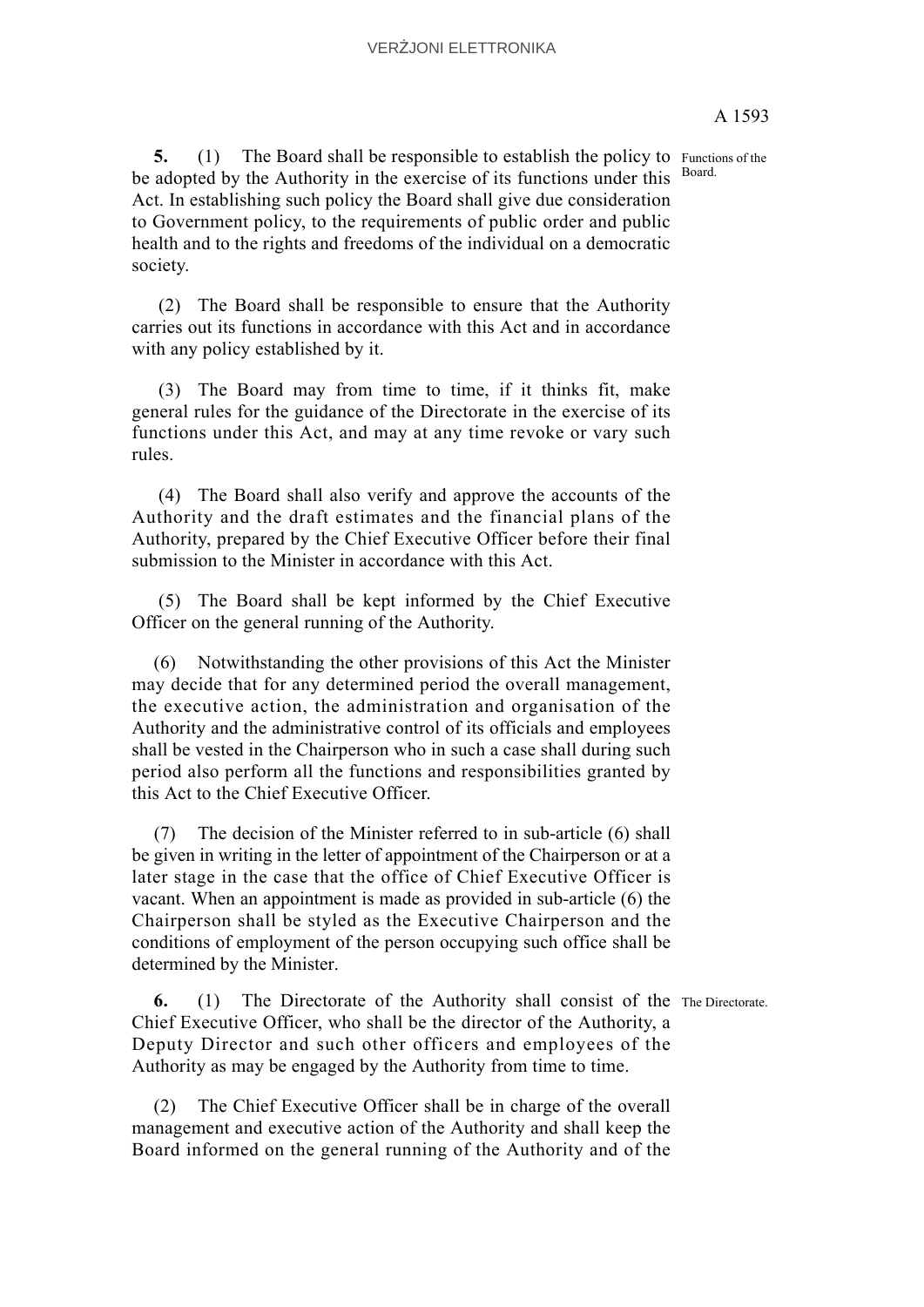result of the operations of the Authority.

The Chief Executive Officer shall be appointed by the Minister, after consultation with the Board, for such period and on such terms as the Minister may, in consultation with the Board, determine.

(4) The Deputy Director and the other officers and employees of the Directorate shall be selected by the Chief Executive Officer and engaged by the Authority in accordance with such procedures and on such terms as the Board may from time to time determine.

The Authority may also act through such contractors as it may from time to time engage:

Provided that such contractors shall at all times act in accordance with such instructions as may be given to them by the Chief Executive Officer.

(6) The Chief Executive Officer and the Directorate staff shall for all purposes of the Criminal Code be considered as public officers, and shall be afforded all protection and may incur all liability as such.

(7) The Chief Executive Officer and the Directorate staff shall, subject to any contrary provision in this Act or in any other law, abide by any code of ethics applicable to public officers:

Provided that nothing in this sub-article may be deemed to preclude the Board to make further rules regulating the conduct of the Chief Executive Officer and of the Directorate staff to supplement any such Code of Ethics.

Meetings of the **7.** (1) The Board shall meet at least ten (10) times a year so however that the Board shall ensure that the period of time between one meeting and another shall not exceed six (6) weeks. Other meetings of the Board shall be convened as may be necessary.

> (2) The Secretary to the Board shall take minutes of decisions at its meetings. The minutes shall be signed by the Secretary and the Chairperson.

> (3) The meeting of the Board shall be chaired by the Chairperson or in his absence the Deputy Chairperson.

> (4) Decisions of the Board shall be adopted by a simple majority of votes of the members present and voting, and in the event of an equality of votes the Chairperson, or where the meeting is presided by the Deputy Chairperson, the Deputy Chairperson shall have and

Cap. 9.

Board.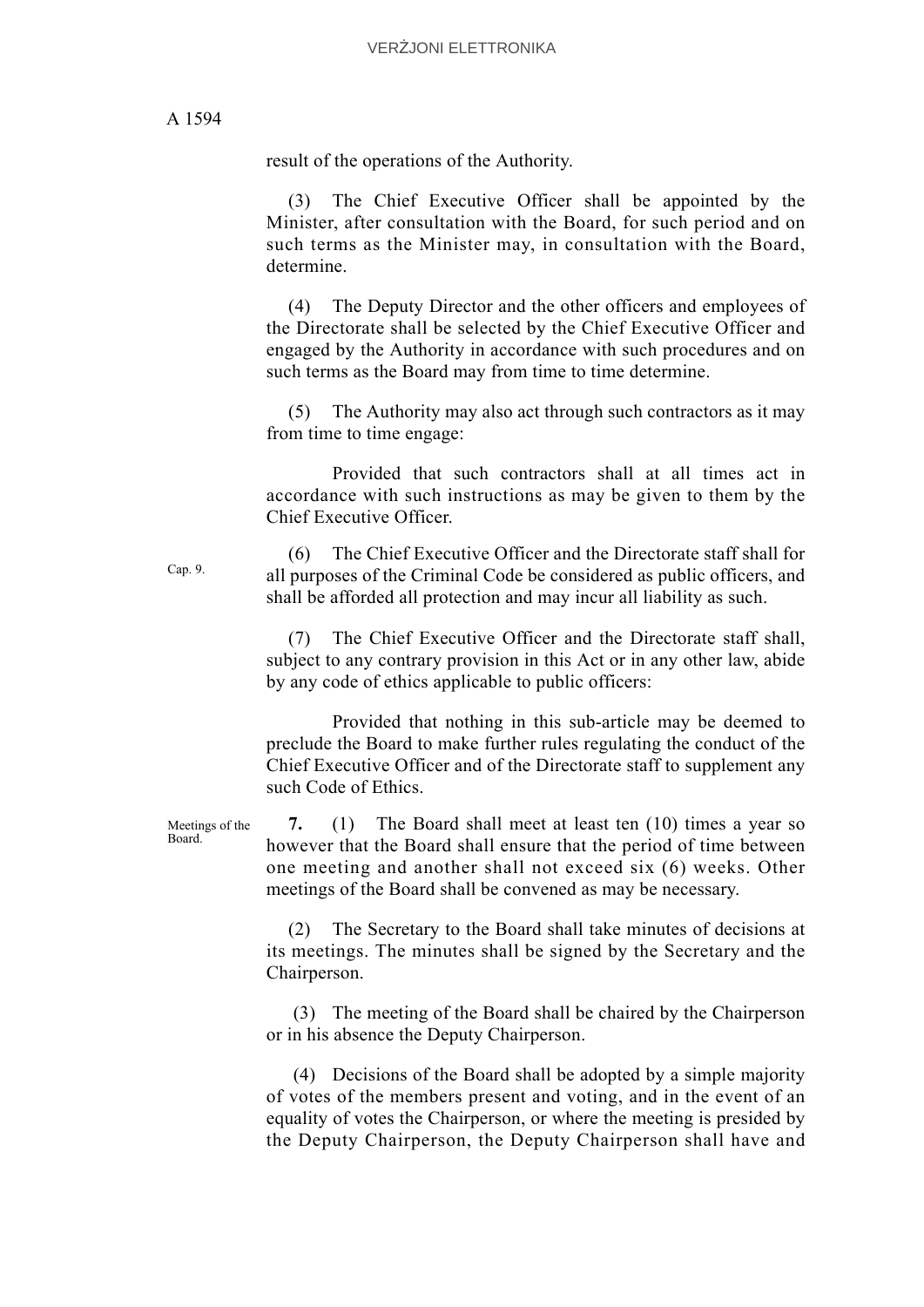(5) Without prejudice to the provisions of sub-articles (6) and (7) of article 5 the Chief Executive Officer shall be entitled to attend the meetings of the Board and to take part in the discussions. The Board may invite any other member of the Directorate staff to attend meeting of the Board and to participate in the discussions. The Chief Executive Officer and any member of the Directorate staff taking part in any discussion of the Board of the Authority shall not have a vote in the meetings in which they participate:

Provided that the Chairperson may, if he considers it proper so to do, at any time exclude the Chief Executive Officer or any member of the Directorate staff invited to attend at a meeting of the Board from any meeting or part thereof.

 (6) Any participation in a meeting of the Board of a person not entitled to be present shall not invalidate the proceedings of the meeting nor shall such proceedings be invalidated if it is subsequently discovered that a person acted in good faith as a member and a defect in his appointment or qualification is afterwards discovered.

 (7) A week's notice shall be given to the members of the Board of any meeting thereof:

Provided that in case where an urgent situation arises and decisions are to be taken forthwith, decisions taken by at least two (2) members of the Board, one of whom being the Chairperson or the Deputy Chairperson, shall be valid as if taken by a meeting of the Board regularly convened with proper notice.

 (8) Subject to the other provisions of this Act, the Board shall regulate its own proceedings.

8. Without prejudice to the other provisions of this Act, the staff appointment of officers and other employees of the Authority shall be made by the Authority. The terms and conditions of employment shall be established by the Authority with the concurrence of the Minister.

**9.** The Authority shall appoint and employ, at such remuneration Appointment and upon such time terms and conditions as it may determine, such  $\frac{d}{d}$  and function officers and employees of the Authority as may from time to time be employees of necessary for the due and efficient execution of the functions of the Authority.

appointments.

and functions of the Authority.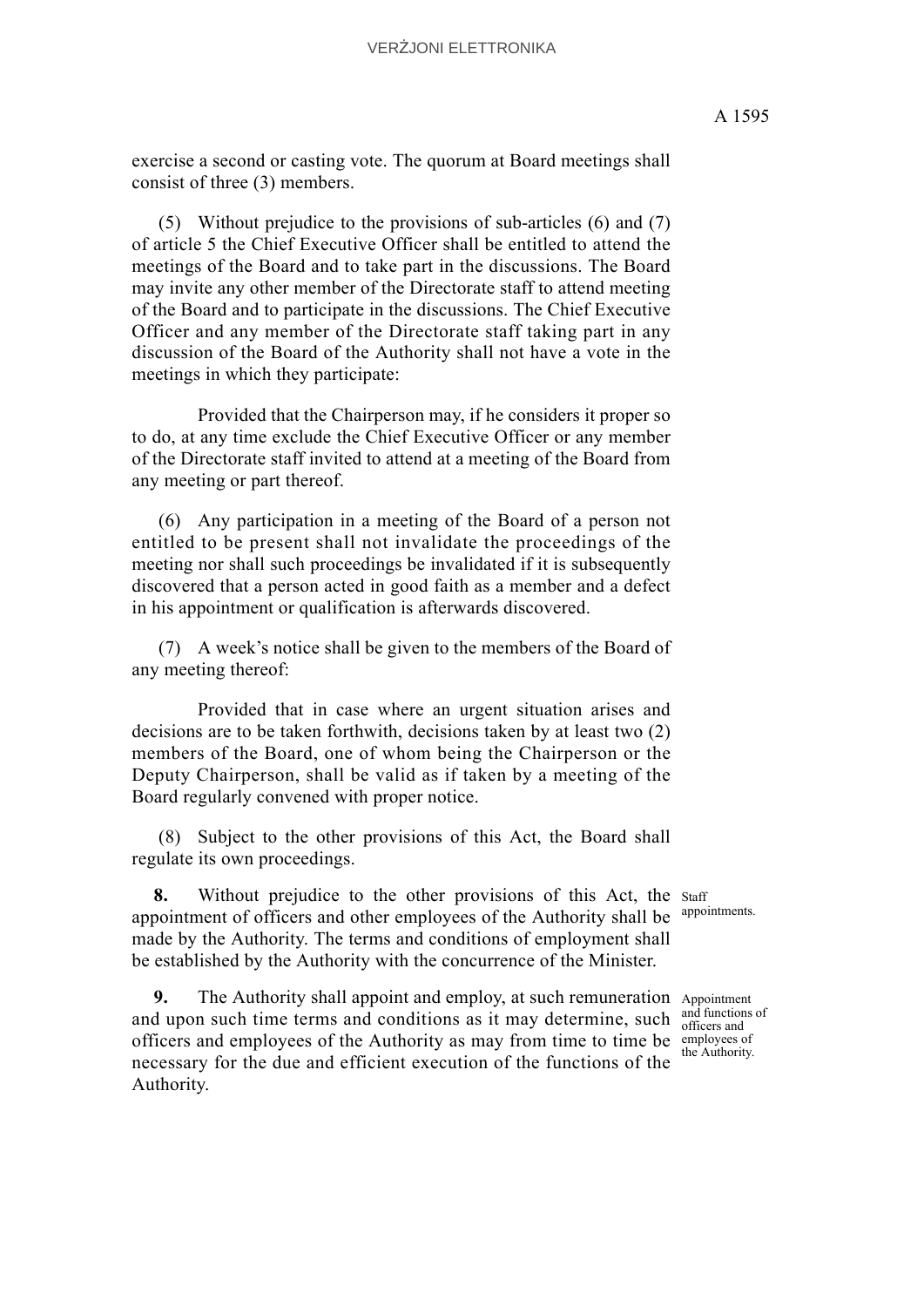Detailing of public officers for duty with the Authority.

**10.** (1) The Prime Minister may, at the request of the Authority, from time to time direct that any public officer shall be detailed for duty with the Authority in such capacity and with effect from such date as may be specified in the Prime Minister's direction.

(2) The period during which a direction as aforesaid shall apply to any officer specified therein, shall, unless the officer retires from the public service, or otherwise ceases to hold office at an earlier date, or unless a different date is specified in such direction, cease to have effect after one year from the effective date of such direction unless the direction is revoked earlier by the Prime Minister.

Status of public officers detailed for duty with the Authority.

**11.** (1) Where an officer is detailed for duty with the Authority under the provisions of article 10, such officer shall, during the time in which such direction has effect in relation to him, be under the administrative authority and control of the Authority but he shall for other intents and purposes remain and be considered and treated as a public officer.

(2) Without prejudice to the generality of the foregoing, an officer detailed for duty as aforesaid:

(a) shall not during the time in respect of which he is so detailed:

(i) be precluded from applying for a transfer to a department of the Government in accordance with the terms and conditions of service attached to the appointment under the Government held by him at a date on which he is so detailed for duty; or

 (ii) be so employed that his remuneration and conditions of service are less favourable than those which are attached to the appointment under the Government held by him at the date aforesaid or which would have become attached to such appointment, during the said period, had such officer not been detailed for duty with the Authority; and

(b) shall be entitled to have his service with the Authority considered as service with the Government for the purposes of any pension, gratuity, or benefit under the Pensions Ordinance and the Widows and Orphans' Pensions Act and of any other right or privilege to which he would be entitled, and liable to any liability to which he would be liable, but for the fact of his being detailed for duty with the Authority.

(3) Where an application is made as provided in sub-article

Cap. 93. Cap. 58.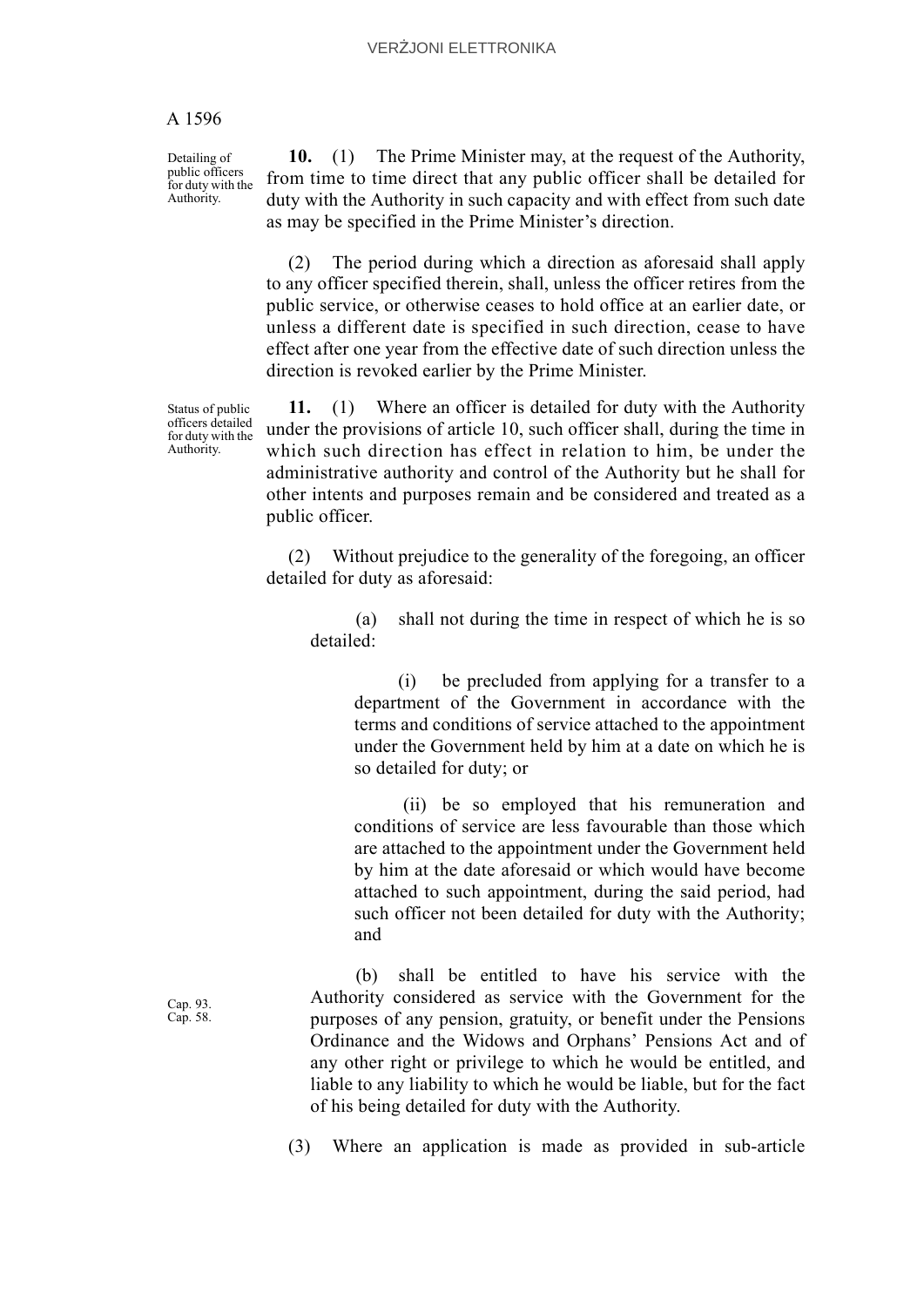$(2)(a)(i)$  the same consideration shall be given thereto as if the applicant had not been detailed for service with the Authority.

(4) The Authority shall pay to the Government such contributions as may from time to time be determined by the Minister responsible for finance in respect of the cost of pensions and gratuities earned by an officer detailed for duty with the Authority as aforesaid during the period in which he is so detailed.

12. (1) The Authority may, with the approval of the Prime offer of Minister, offer to any officer detailed for duty with the Authority under  $\frac{\text{permant}}{\text{employment}}$ the provisions of article 10 permanent employment with the Authority with the at a remuneration and on terms and conditions not less favourable than  $\frac{1}{\text{public officers}}$ those enjoyed by such officer at the date of such offer.

(2) The terms and conditions comprised in any offer made as aforesaid shall not be deemed to be less favourable merely because they are not in all respects identical with or superior to those enjoyed by the officer concerned at the date of such offer, if such terms and conditions, taken as a whole, in the opinion of the Prime Minister offer substantially equivalent or greater benefits.

for all purposes other than those of the Pensions Ordinance and of the  $\frac{Cap. 93}{Gen. 58}$ (3) Every officer who accepts permanent employment with the Authority offered to him under the provisions of sub-article (1) shall Widows' and Orphans' Pensions Act, and saving the provisions of sub-article (6), be deemed to have ceased to be in service with the Government and to have entered into service with the Authority on the date of his acceptance, and for the purposes of the said Ordinance and of the said Act, so far as applicable to him, service with the Authority shall be deemed to be service with the Government within the meanings thereof respectively.

benefit under the Widows' and Orphans' Pensions Act, shall continue Cap. 58. (4) Every such officer as aforesaid who, immediately before accepting permanent employment with the Authority, was entitled to to be so entitled to benefit thereunder to all intents as if his service with the Authority were service with the Government.

(5) The Authority shall pay to the Government such contributions as may from time to time be determined by the Minister responsible for finance in respect of the cost of pensions and gratuities earned by an officer who has accepted performance of employment with the Authority as aforesaid during the period commencing on the date of such officer's acceptance.

 (6) (a) For the purposes of this article posts and salary grades with the Authority shall be classified in the most nearly corresponding

permanent Authority to detailed for duty with the Authority.

Cap. 58.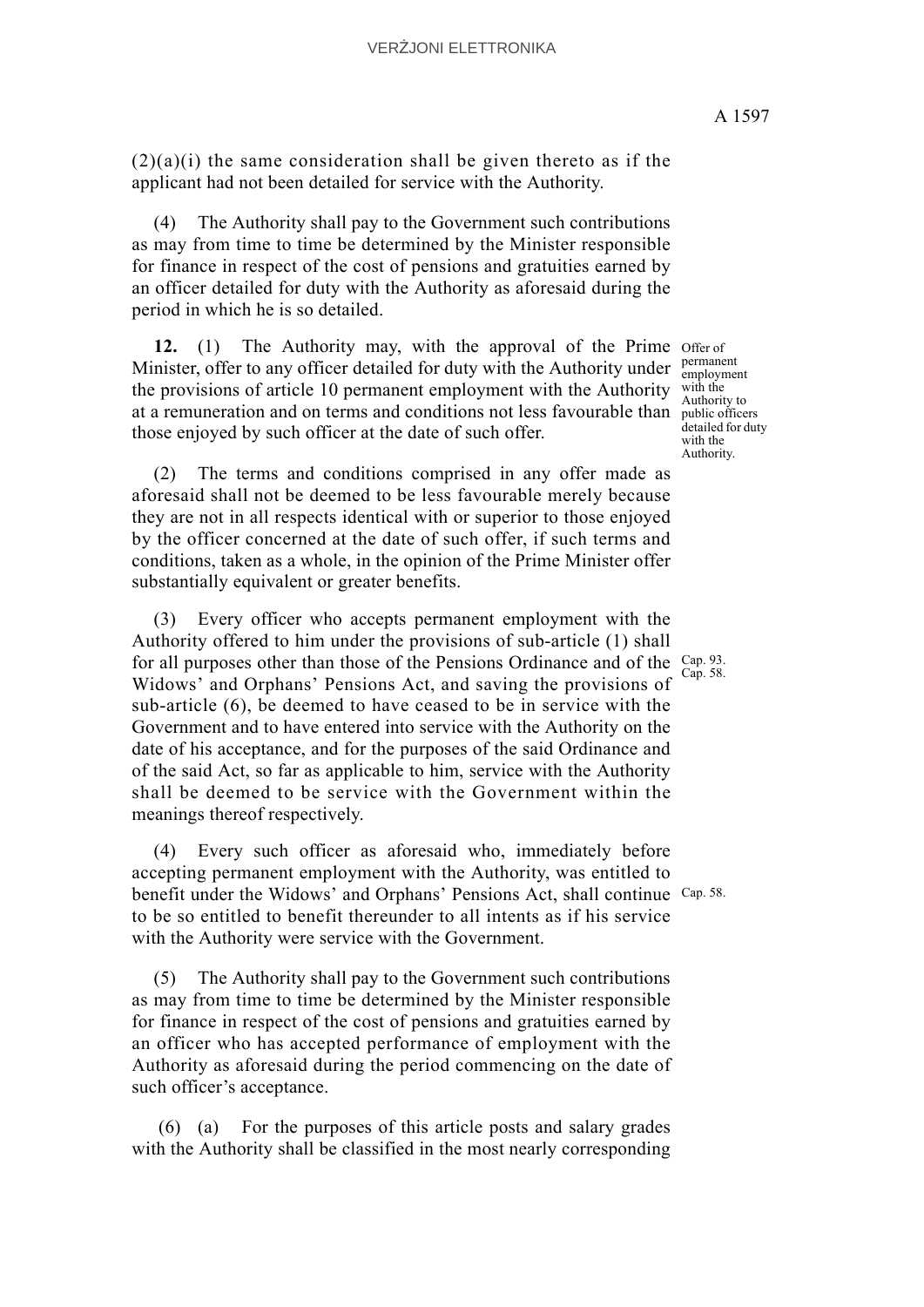grades and incremental levels in the service under the Government of Malta by reference to job description, skills, responsibilities and other analogous factors.

(b) The classification referred to in paragraph (a) shall be carried out by a board composed of a chairman appointed by the Ministry responsible for finance and two (2) other members, one appointed by the Ministry responsible centrally for personnel policies in the public service and one appointed by the Authority. The classification shall be subject to the final approval of the Minister responsible for finance.

 (c) Such classification shall take place within three (3) months of any adjustment of salaries of employees in Government service and, or, of employees of the Authority.

 (d) No post shall be classified in a grade higher than that of a Grade 3 in the service of the Government or such other grade that the Minister responsible for finance may from time to time by notice in the Gazette determine.

(e) Without prejudice to article 113 of the Constitution, no person may, following a classification as aforesaid, be entitled to rights under the said Pensions Ordinance less favourable than those to which he would have been entitled prior to such classification.

**13.** (1) In the exercise of his functions under this Act, the Chief Executive Officer and any member of the Directorate staff, authorised by him, shall have power to seek and obtain from any public authority any information with regard to any person or with regard to any matter, which is relevant to the functions of the Authority and the public authority in possession of such information shall, saving the provisions of any other law, be obliged to give the Chief Executive Officer or any such member all information so requested:

Provided that where any public authority has acquired information from any person or authority in any State other than Malta through the operation of any treaty or arrangement with such other State to which Malta is a party, and such treaty or arrangement provides that any information passed through the operation of such treaty or arrangement may not be divulged to any other person except with the consent of the person passing the information requested, the person from whom the information is requested may withhold the information if such consent is not given.

(2) The information referred to in sub-article (1) shall be provided within such time not more than thirty (30) days from the date of receipt of the request:

Cap. 93.

Right of the Authority to acquire information.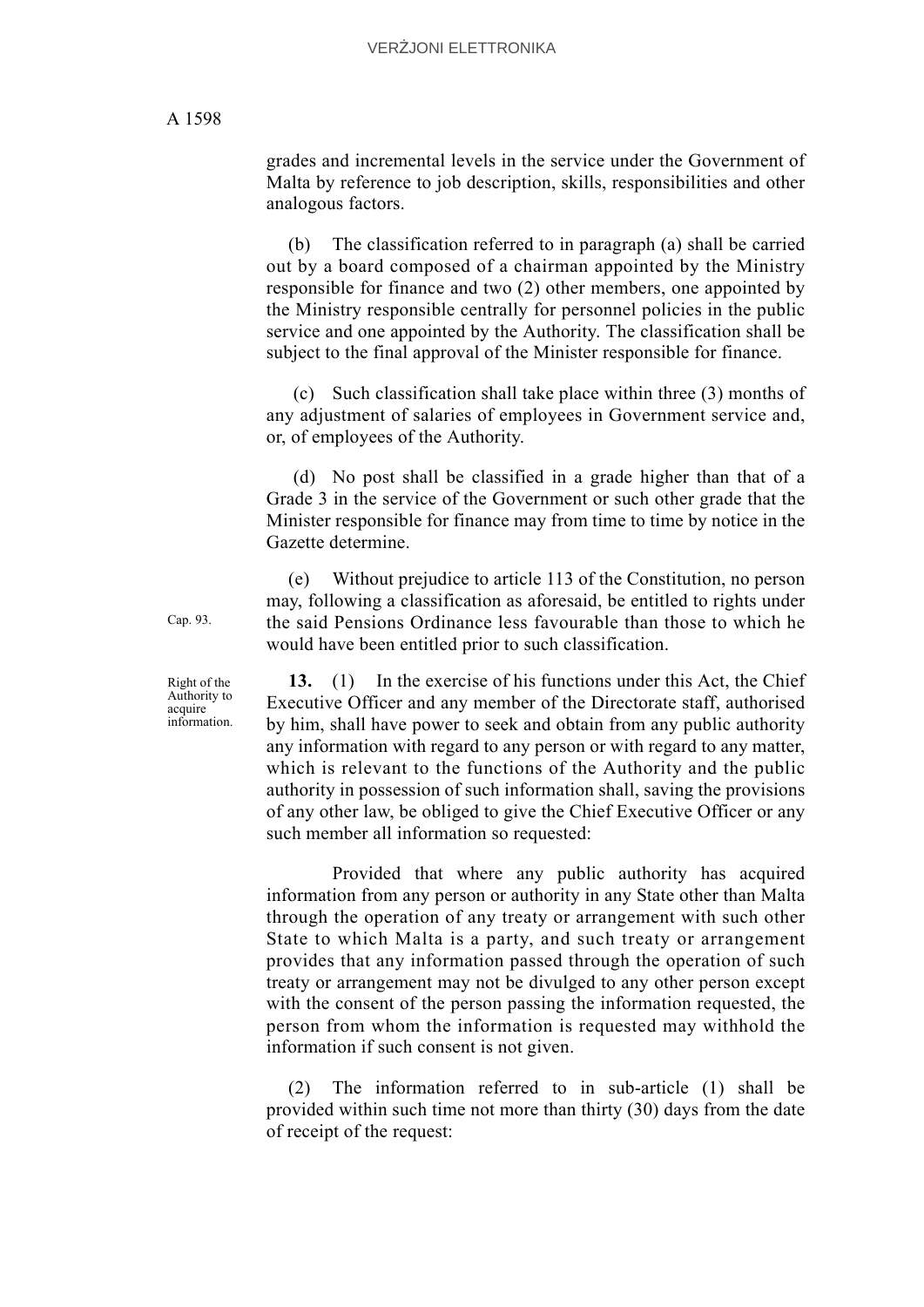Provided that after good cause being shown to the Chief Executive Officer, such period may be extended by the Chief Executive Officer for such other period or periods as he may deem reasonable.

14. The financial year of the Authority shall begin on the first day Financial year. of January and end on the thirty first day of December:

Provided that the first financial year of the Authority shall commence on the date of coming into force of this Act and shall end on the 31st day of December of the following year.

15. (1) The Chief Executive Officer shall, not later than sixteen Estimates and  $(16)$  weeks before the end of each financial year, submit to the Board expenditure. of the Authority estimates of the income and expenditure of the Authority for the following financial year.

 (2) In the preparation of such estimates the Authority shall endeavour to ensure that the sums to be allocated to the Authority are at least sufficient to meet all sums properly chargeable to its income and expenditure accounts including, but without prejudice to the generality of that expression, depreciation.

 (3) The estimates shall be made out in such form, and shall contain such information, and such comparisons with previous years, as the Board may direct.

 (4) Not later than three (3) weeks from the receipt of such estimates from the Chief Executive Officer, the Board shall consider such estimates and shall transmit the same with or without amendments to the Minister for his approval.

 (5) Before the end of the financial year, the Minister shall approve and adopt such estimates with or without amendments.

 (6) If in respect of any financial year it is found that the amount so approved is not sufficient or a need has arisen for expenditure for a purpose not provided for in the estimates, the Chief Executive Officer shall cause supplementary estimates to be prepared and to be sent forthwith to the Board for transmission to the Minister for his approval, and in any such case the provisions of this article shall as far as practicable apply to the supplementary estimates.

16. The Minister may, acting in accordance with an appropriation Advances by the Act, make advances and provide such funds to the Authority for carrying out its functions under this Act, in accordance with such estimates approved in accordance with article 15.

Government.

A 1599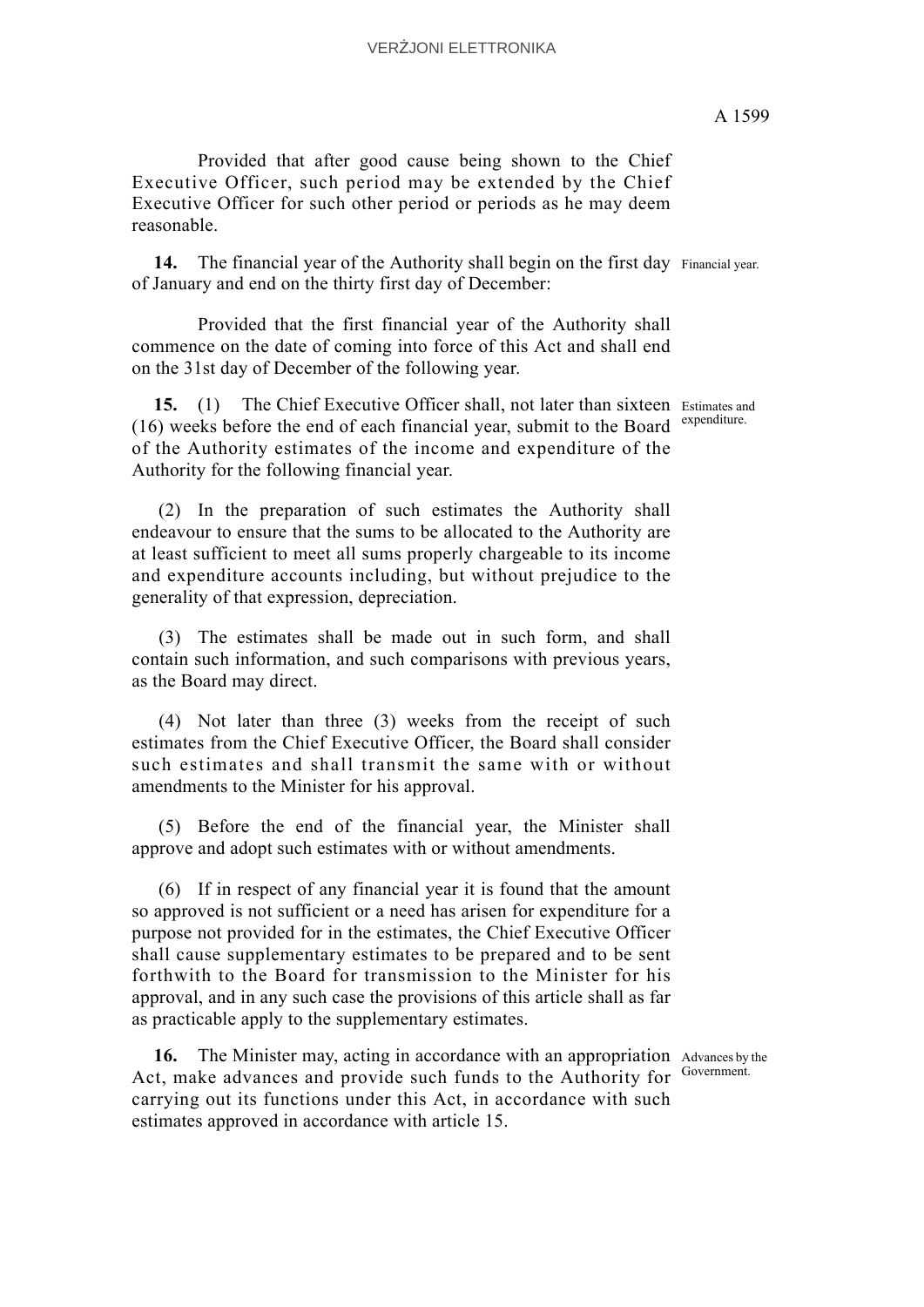Accounts and audit.

**17.** The Authority shall keep proper books of accounts in such manner as the Minister, following consultation with the Minister responsible for finance, may from time to time direct. Such accounts shall be audited by auditors appointed by the Board of the Authority with the concurrence of the Minister from among persons qualified to be appointed as auditors of a company in accordance with such law which will be from time to time in force in Malta. Such accounts shall moreover be subject to audit by the Auditor General.

Annual report. **18.** (1) The Board shall as soon as may be but not later than three (3) months after the close of each financial year, transmit to the Minister an annual report consisting of:

> (a) a copy of the annual accounts certified by the auditors; and

> (b) a report on the operations of the Authority during the previous financial year.

(2) The annual report shall be laid on the Table of the House by the Minister not later than six (6) weeks after its receipt, or where the House is during that period not in session, not later than the second week after the House reconvenes.

**19.** The Authority, the Board, the Chief Executive Officer and members of the Directorate staff shall not be liable for damages for anything done or omitted to be done in the discharge or purported discharge of any function under this Act unless the act or omission is shown to have been done or omitted to be done in bad faith or through gross negligence.

**20.** The Minister may make regulations for the better implementation of the provisions of this Act and, without prejudice to the generality of the aforesaid, those regulations may provide for the better implementation of any act falling within the powers of the Authority, for the elimination of difficulties or the setting of time frames and conditions, in respect of the implementation of such act.

#### PART III

Amendments to the Conduct Certificates Ordinance

Amendments of the Conduct **Certificates** Ordinance. Cap. 77.

**21.** This Part amends the Conduct Certificates Ordinance and it shall be read and construed as one with the Conduct Certificates Ordinance, hereinafter in this Part referred to as "the principal Ordinance".

Addition of new article in the principal Ordinance.

**22.** Immediately after article 8 of the principal Ordinance there

Liability for damages.

Power to make regulations.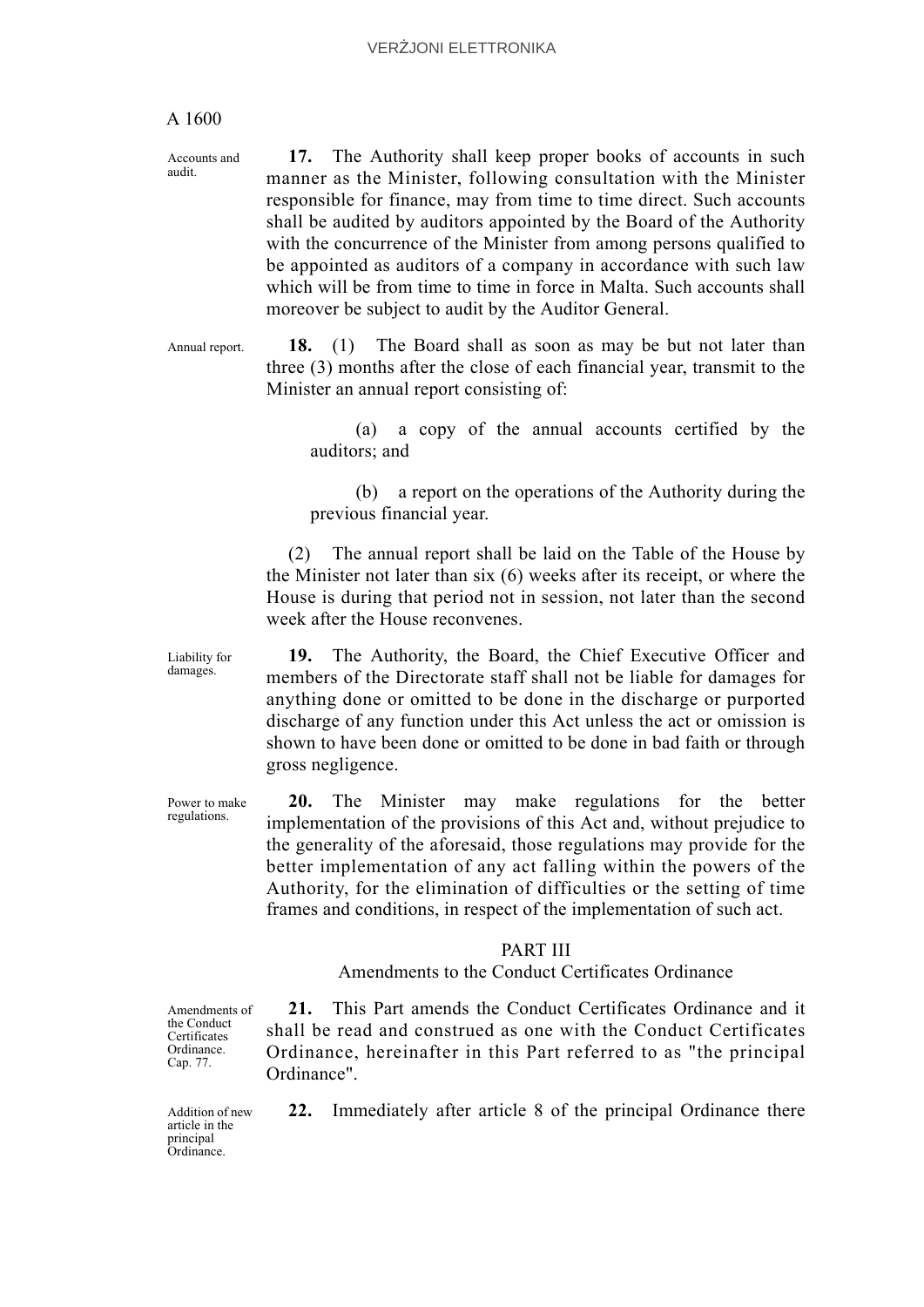shall be added the following new article:

"De-

registration of convictions. 8A. Where a person has been convicted of an offence which has been subsequently decriminalised or depenalised, that person may send a written request to the Government Department or Entity responsible for the issue of conduct certificates, to de-register the said conviction from his conduct certificate, and the said Government Department or Entity shall, upon ensuring that such offence has been so decriminalised or depenalised, accept that person's request and affect the said de-registration.".

#### PART IV

#### Amendments to the Dangerous Drugs Ordinance

23. This Part amends the Dangerous Drugs Ordinance and it shall Amendments of be read and construed as one with the Dangerous Drugs Ordinance, hereinafter in this Part referred to as "the principal Ordinance".

24. Article 2 of the principal Ordinance shall be amended as Amendment of follows:

article 2 of the principal Ordinance.

the Dangerous Drugs Ordinance. Cap. 101.

(a) immediately before the definition "coca leaves" there shall be added the following new definition:

" "Cannabis" means the inflorescence and leaves of any plant of the genus Cannabis and includes any resin obtained from the said plant and any preparations derived from the said plant, but does not include its seeds, or cannabinoid products containing not more than zero point two (0.2) percent of tetrahydrocannabinoil (THC);"; and

(b) the definition "Indian hemp" shall be deleted.

25. In the principal Ordinance, the words "Indian hemp", General wherever they occur, shall be substituted by the word "cannabis" and,  $\frac{\text{amendment 1}}{\text{the principal}}$ without prejudice to the generality of the foregoing, in the following Ordinance. places and as follows:

(a) in the title to Part III;

(b) in the definition "dangerous drug" in article 12, the words "obtained from Indian hemp", wherever they occur, shall be substituted by the words "obtained from cannabis"; and

A 1601

amendment in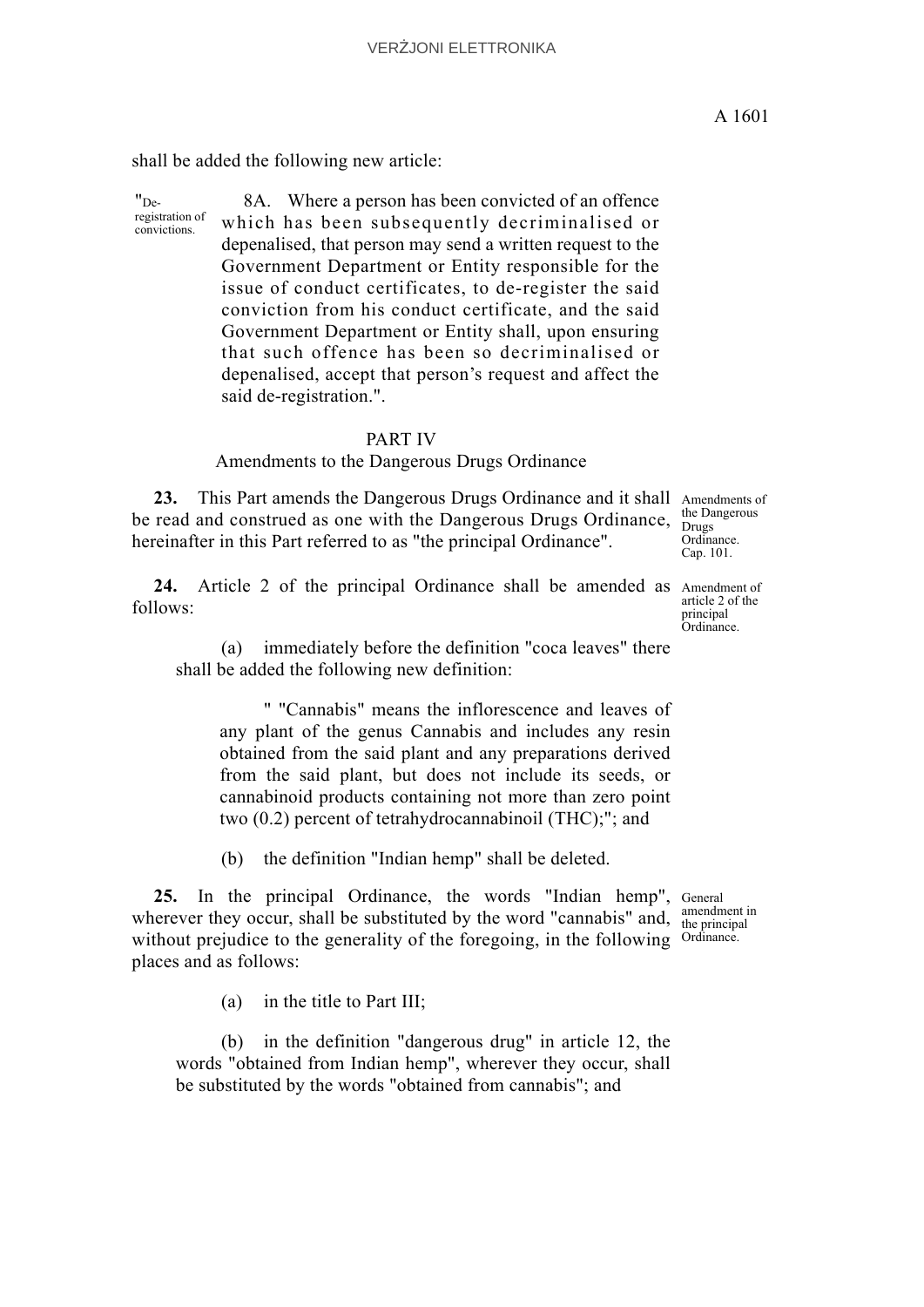(c) in Part I of the First Schedule the words "CANNABIS (Indian hemp)" shall be substituted by the word "CANNABIS".

#### PART V

## Amendments to the Commissioners for Justice Act

Amendments of the Commissioners for Justice Act. Cap. 291.

Amendment of the Schedule to the principal Act.

**26.** This Part amends the Commissioners for Justice Act and it shall be read and construed as one with the Commissioners for Justice Act, hereinafter in this Part referred to as "the principal Act".

**27.** The Schedule to the principal Act shall be amended as follows:

(a) in the third column of the item relating to the Dangerous Drugs Ordinance (Cap. 101), the words "or three point five grams of the drug cannabis" shall be substituted by the words "or more than seven grams but not more than twenty-eight grams of the drug cannabis"; and

(b) immediately after the words "Environmental Management Construction Site Regulations" there shall be added the following:

| "Drug Dependence" | Cap. 537 | Articles 4, 4A, 7A.". |
|-------------------|----------|-----------------------|
| l (Treatment not  |          |                       |
| Imprisonment) Act |          |                       |

# PART VI

Amendments to the Drug Dependence (Treatment not Imprisonment) Act

Amendments of the Drug Dependence (Treatment not Imprisonment) Act. Cap. 537.

Amendment of article 4 of the principal Act.

- **28.** This Part amends the Drug Dependence (Treatment not Imprisonment) Act and it shall be read and construed as one with the Drug Dependence (Treatment not Imprisonment) Act, hereinafter in this Part referred to as "the principal Act".
	- **29.** Article 4 of the principal Act shall be amended as follows:

 (a) in sub-article (1) thereof, the words "a charge of possession of a prohibited drug in a quantity of less than two grams of any drug other than cannabis or three point five grams of the drug cannabis or two 'ecstacy' or two other prohibited pills" shall be substituted by the words "a charge of possession of a prohibited drug other than the drug cannabis in a quantity of less than two grams or of two pills of the drug 'ecstacy' or of two other prohibitd pills";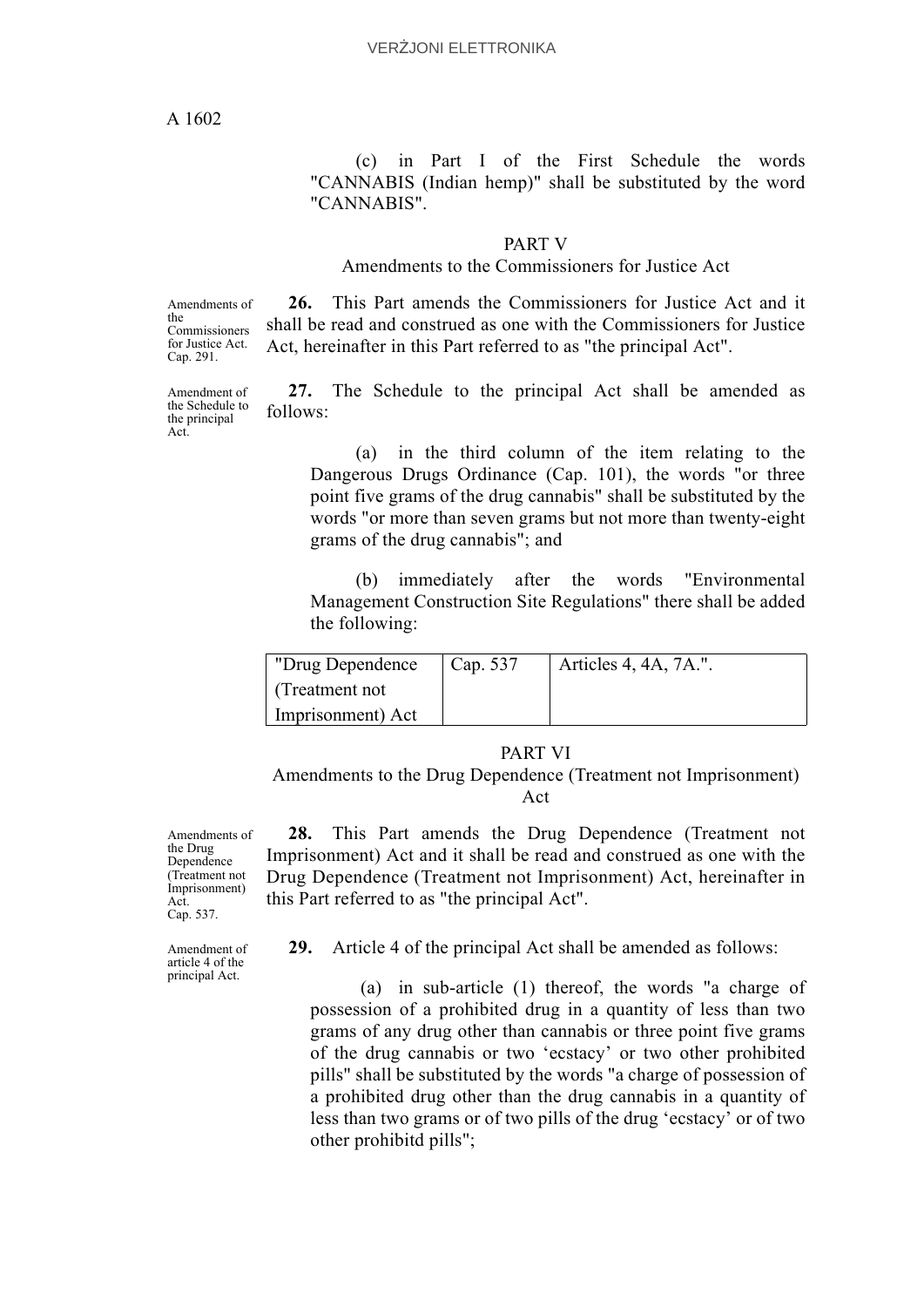(b) sub-article (2) thereof shall be deleted and subarticles (3), (4) and (5) shall be renumbered as sub-articles (2), (3) and (4) respectively;

(c) in sub-article (2) as re-numbered, the words "in terms of sub-articles (1) or (2)" shall be substituted by the words "in terms of sub-article (1)";

(d) in sub-article (3) as re-numbered, the words "in terms of sub-articles (1) or (2)" shall be substituted by the words "in terms of sub-article (1)"; and

(e) in sub-article (4) as re-numbered, the words "in terms of sub-articles (1) or (2)" shall be substituted by the words "in terms of sub-article (1)".

**30.** Immediately after article 4 of the principal Act there shall be Addition of new added the following new article:

article in the principal Act.

"Possession for personal use and consumption of the drug cannabis.

4A. (1) Notwithstanding the provisions of any other law, the possession by a person over the age of eighteen (18) years of the drug cannabis in an amount not exceeding seven grams, in circumstances in which it may be reasonably deemed that such possession is for the personal use of such person, shall not constitute an offence, and that person shall not be subject to being taken into custody under arrest saving when there is a reasonable suspicion of trafficking or dealing in the drug cannabis:

Provided that any person under the age of eighteen (18) years found in such possession of the drug cannabis shall be subject to being summoned to appear before the Commissioner for Justice who, after taking cognizance of the case may propose that such person should submit himself to a care plan or to treatment. In making such a proposal the Commissioner for Justice may consult the Drug Offenders Rehabilitation Board and such other person or public authority as the Commissioner for Justice deems appropriate.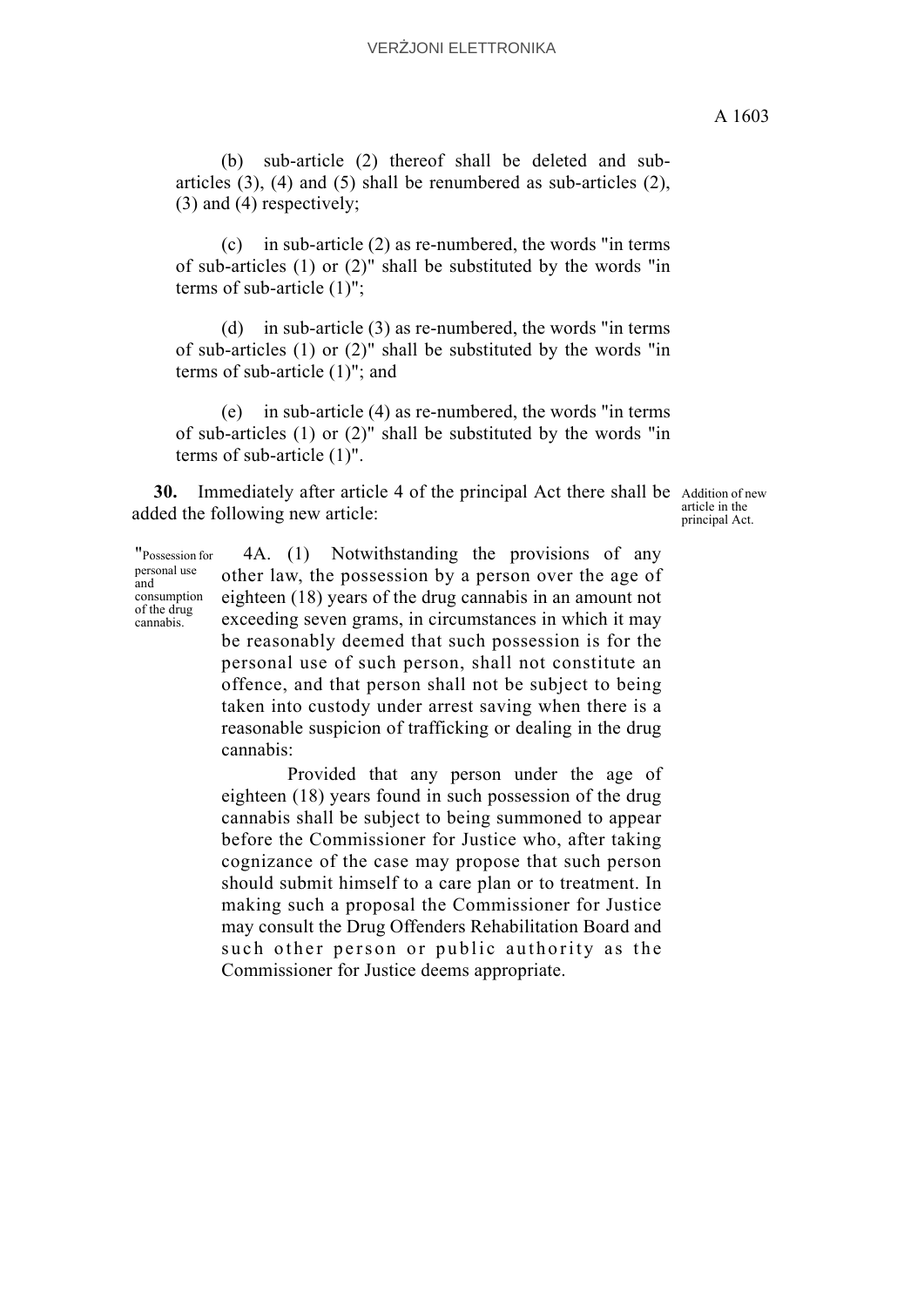(2) Where a charge for breach of the drug laws consists of a charge of possession of the drug cannabis in a quantity of more than seven grams but not more than twenty-eight grams, irrespective of purity, in circumstances which do not give rise to reasonable grounds to believe that the prohibited drug is not for personal use by the person in possession thereof, that person shall be tried in accordance with the Commissioners for Justice Act and, upon conviction by the Commissioner for Justice assigned by the Minister to hear drug offence cases, shall be liable to a penalty of between fifty euro ( $\epsilon$ 50) and one hundred euro ( $\epsilon$ 100):

Provided that the person shall not be subject to being taken into custody under arrest saving when there is a reasonable suspicion of trafficking or dealing in the drug cannabis.

(3) A person who consumes the drug cannabis, other than as may be authorised for medical reasons, in a public place, which includes any place to which the public has or is permitted to access whether on payment or otherwise, shall be liable to a penalty of two hundred and thirty-five euro ( $\epsilon$ 235), to be imposed in accordance with the provisions of the Commissioners for Justice Act.

(4) A person who consumes the drug cannabis in any place, whether public or private, in the presence of any person under the age of eighteen (18) years, being aware that such person is under the age of eighteen (18) years, shall be liable to a penalty of not less than three hundred euro ( $\epsilon$ 300) and not more than five hundred euro ( $\epsilon$ 500), to be imposed in accordance with the provisions of the Commissioners for Justice Act.

Cap. 291.

Cap. 291.

(5) In all circumstances detailed under the preceding sub-articles of this article, the drug cannabis shall be seized by the Executive Police only if found in excess of seven grams or if there is a reasonable suspicion of trafficking or dealing in the drug cannabis. Following its exhibition in the course of proceedings, the seized drug shall be sent to the Registrar of the Criminal Court for destruction. Due record shall be kept of such fact.

Cap. 291.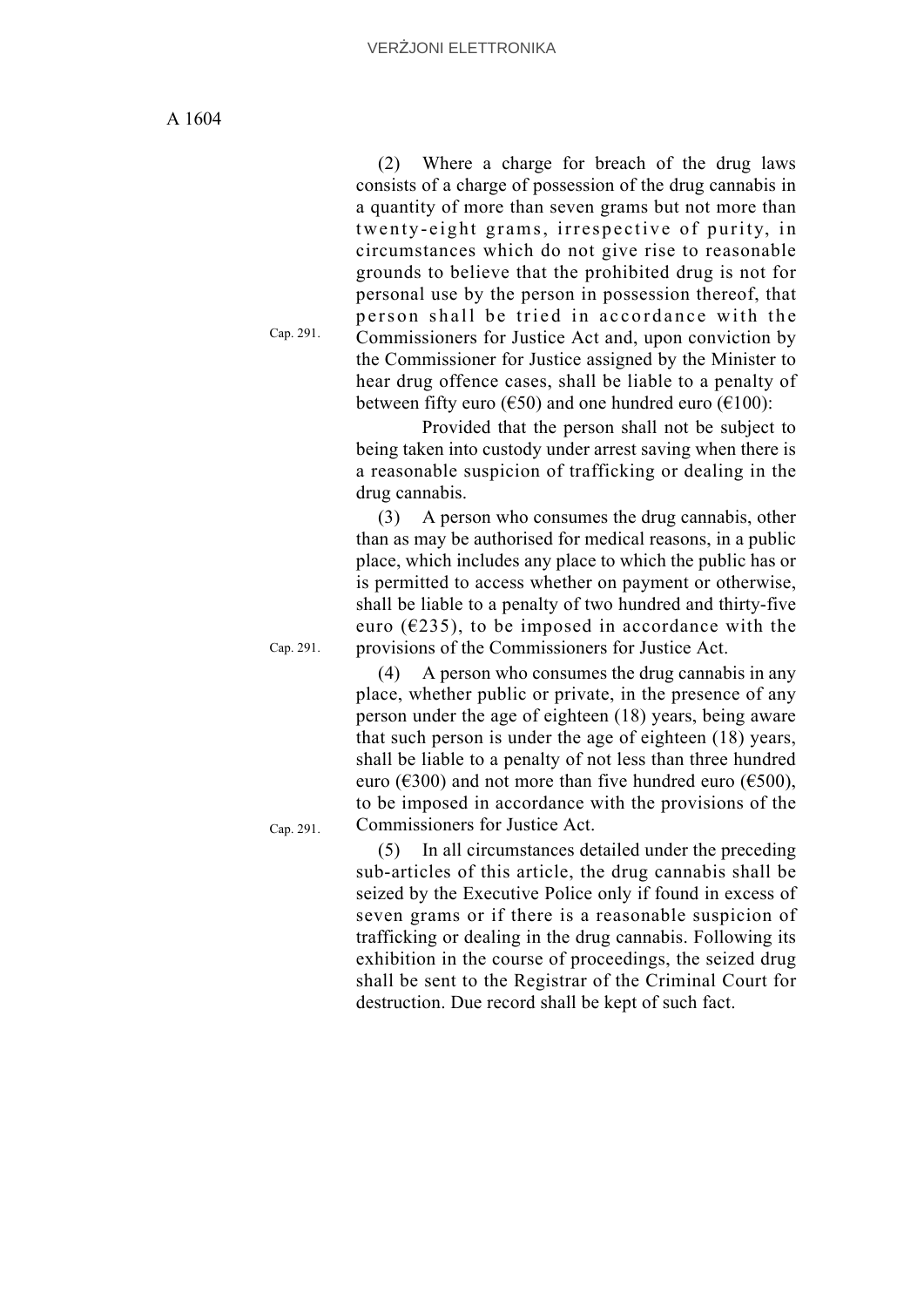(6) A person over the age of eighteen (18) years charged with a breach of the provisions of this article other than with a breach of sub-article (4), may, unless the charge is contested, pay any penalty due in its minimum through electronic means and without proceedings before the Commissioner, at any place and in such manner as may be established by the Minister.".

31. Immediately after article 6 of the principal Act there shall be Addition of new added the following new articles:

articles to the principal Act.

"Cultivation of the plant cannabis for personal use.

7. (1) Notwithstanding the other provisions of this Act or of any other law, the cultivation of up to four plants of the drug cannabis, and the possession of not more than fifty grams of dried cannabis, for personal use, by a person over the age of eighteen (18) years, within the residential address appearing on an official document showing his place of residence, such as a national identity card or other identity document, shall not constitute an offence, and that person shall not be subject to being taken into custody under arrest only by reason of such cultivation and possession at the said address:

Provided that:

(a) such cultivation shall not occur in a space which is visible to the public;

(b) the Executive Police shall in all cases seize the dried cannabis found on the premises only if it is in excess of fifty grams. Where after the seizure of the dried cannabis it results that there are no grounds to institute proceedings due to the fact that the amount of cannabis seized was within the limits permissible by law the Police shall send the seized cannabis to the Authority on the Responsible Use of Cannabis or other public authority as the Minister may by order in the gazette appoint for the purpose so that it shall be returned to its owner subject to such conditions as such authority or authority may establish. Due record shall be kept of such facts:

Provided further that no action shall lie against the Police if the seized cannabis after having been weighed with precision results to have been in a quantity which does not exceed fifty grams.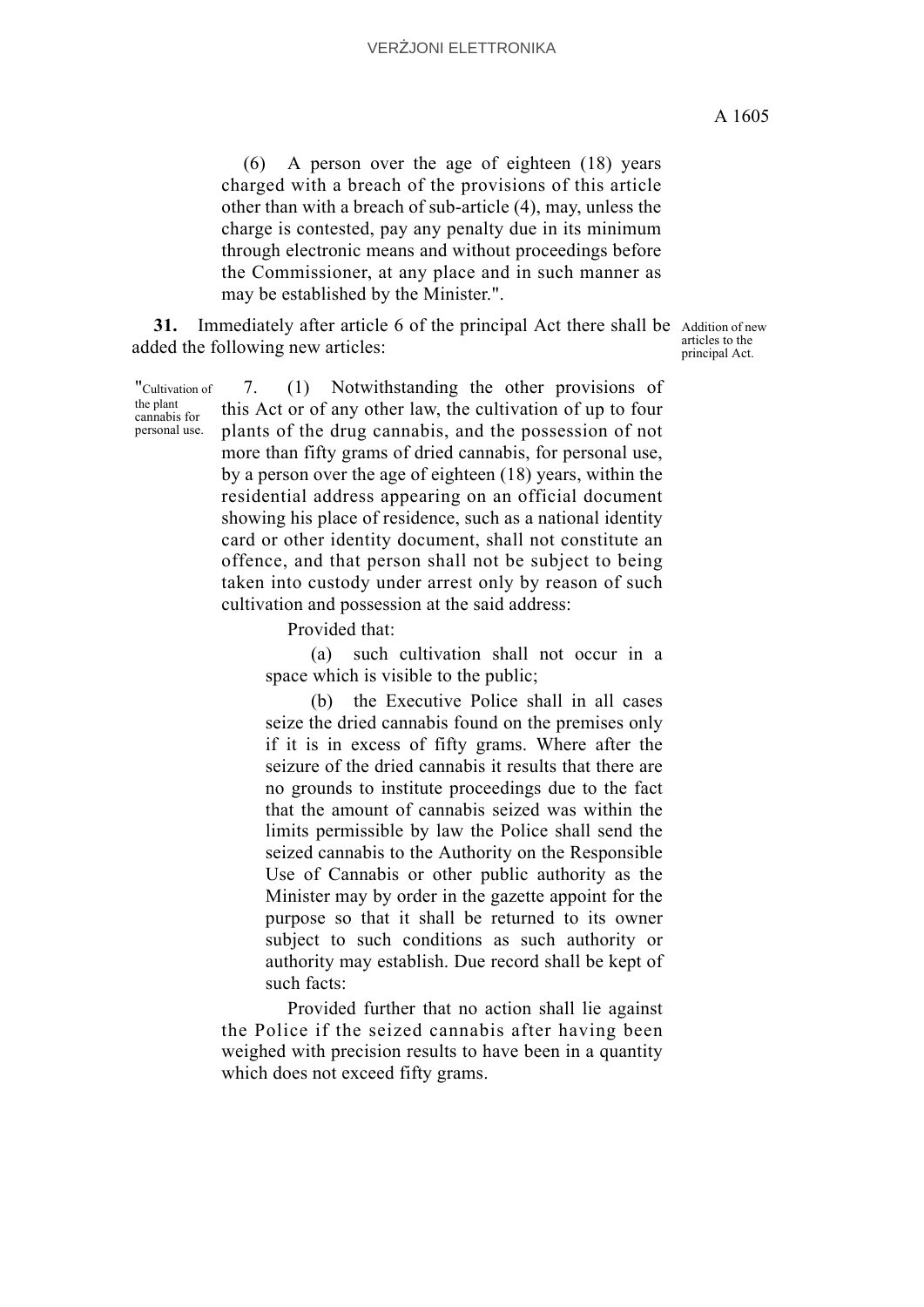(2) Nothing in this article shall be interpreted as authorising the cultivation of more than four plants of the plant cannabis irrespective of the number of residents within any given residential address and irrespective of the strains of such plants.

(3) For the purposes of this article and of article 7A "dried cannabis" means the dried inflorescence and the dried leaves of the plant cannabis.

Organisations

7A. (1) Notwithstanding the other provisions of this Act or of any other law it shall be permissible to establish, and an individual may be a member of, an organisation the membership of which shall consist only of individuals in their personal capacity and acting only in their own name the only purpose of which being the cultivation of the plant cannabis exclusively for its members in a collective manner to distribute it only to those members.

(2) An organisation as referred to in sub-article (1) shall comply with the following provisions:

(a) it shall be registered with the Authority on the Responsible Use of Cannabis and prior to commencing its operations it shall obtain a permit from the said Authority to operate, which permit may be subject to general or particular conditions;

(b) it shall operate on a non-profit basis in accordance with the definition in article 2 of the Voluntary Organisations Act in such a manner that the provisions of the First Schedule of the said Act shall *mutatis mutandis* and to the extent to which they maybe applied, apply to the said organisation;

(c) it shall distribute cannabis only to its members and it shall not permit any other person not being its member to be present in any premises which it operates;

(d) it shall have distinctive marks on the containers in which it distributes cannabis in a manner which renders the distribution of the said containers by it identifiable and it shall carry out controls of the quality of cannabis distributed;

(e) it shall not have more than five hundred members or such other number of members as the Authority on the Responsible Use of Cannabis may determine by order in the Gazette;

Cap. 492.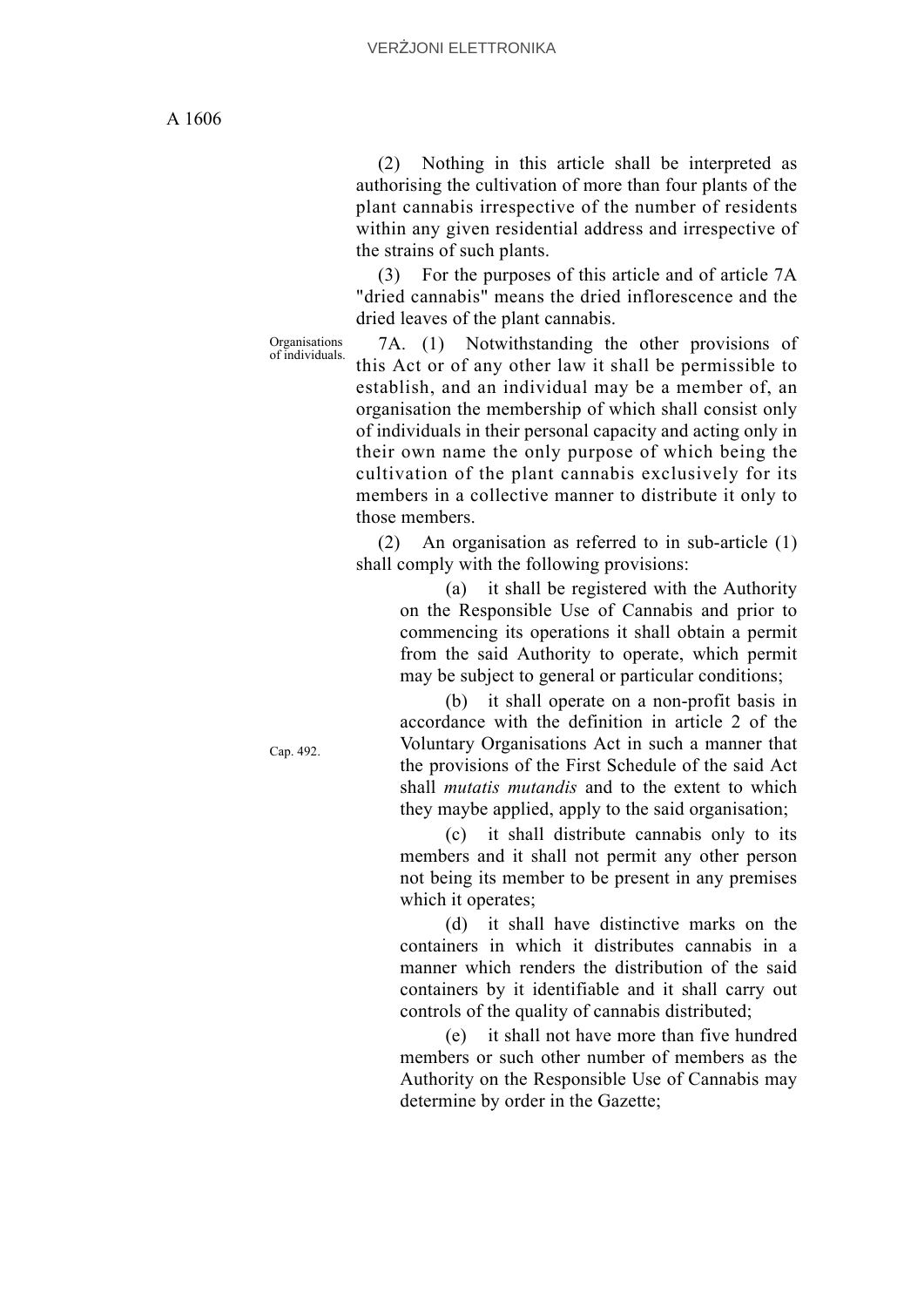(f) it shall not be allowed to advertise its activities in any manner and no indication by signs, words or designs, or otherwise of activities related to cannabis or to the cannabis culture shall be allowed to be shown from any premises managed by the organisation on the outside or in a way which is visible from the outside;

(g) any premises managed by the organisation shall not be within a distance of less than two hundred and fifty metres from the perimiter of a school, a club or a youth centre;

(h) it shall ensure that the presence of premises managed by it does not cause nuisance in the locality where it is situated, also including nuisance because of loitering, and ensure that every premises managed by it is in conformity with every law and regulation on health and safety as in force from time to time:

(i) that the persons who manage the organisation and the persons who render service in the premises managed by it shall be of good conduct and the organisation shall register them as such with the Authority on the Responsible Use of Cannabis;

(j) that no person under the age of eighteen (18) years may be a member of the organisation or be present in any premises managed by it;

(k) that at no time shall there be more than five hundred grams of dried cannabis in any premises managed by it or in its possession;

(l) that it shall not cultivate more cannabis plants that such number authorised by the Authority on the Responsible use of Cannabis and that it shall abide by all conditions and controls as such Authority may impose, including conditions relating to the places where cultivation may take place, where cannabis plants are dried and how they shall be transported;

(m) that the cannabis distributed to members should be in a sealed container the shape of which and the words or designs written or printed thereon shall require the approval of the Authority on the Responsible Use of Cannabis;

(n) that no alcoholic products shall be sold from any premises managed by the organisation;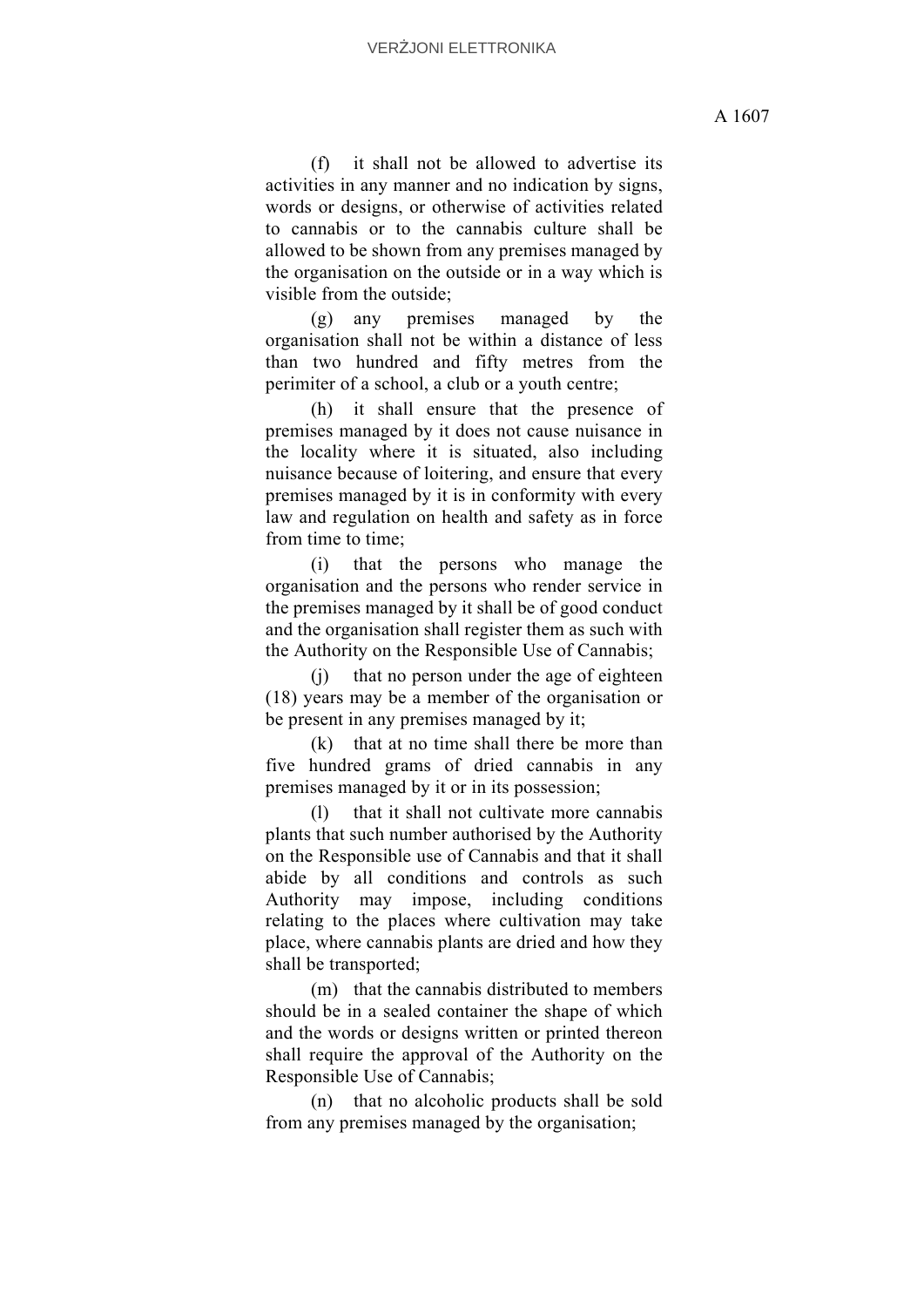(o) that the organisation shall cooperate fully and honestly at all times in any inspections which may be made in its regard from time to time by the public authorities, also including inspections held for the purpose of verifying what quantity and quality of cannabis is being distributed to the members of the organisation and to establish that the law is being observed;

(p) that it shall render account in writing every three (3) months to the Authority on the Responsible Use of Cannabis on the amount of cannabis distributed amongst the members of the organisation and about the number of members of the organisation without giving their personal details;

(q) that it shall keep a register of its members which shall include as a minimum the names and copies of the identity card or of another official identity document or of the passport of the said members. Such register shall be kept in a manner which complies with any law on data protection as applicable from time to time;

(r) that it shall not permit the same member to receive more than seven grams of cannabis in a single day or more than fifty grams of cannabis in any calendar month;

(s) that it shall not accept as members or in the continuation in its membership persons who are members of another organisation of the same type;

(t) that it shall abide by all conditions as the Minister may by regulations which may be issued on the basis of this article from time to time establish;

(u) that the owners, management and membership of the organisation shall consist only of individuals and shall not include legal persons or other legal entities.

(3) Every organisation as referred to in sub-article (1) shall be allowed to distribute unsterilized seeds of the plant cannabis to its members in sealed packets, with regard to the shape and presentation of which paragraph (m) of sub-article (2) shall *mutatis mutandis* apply, in a total quantity of not more that twenty seeds per calendar month to each member.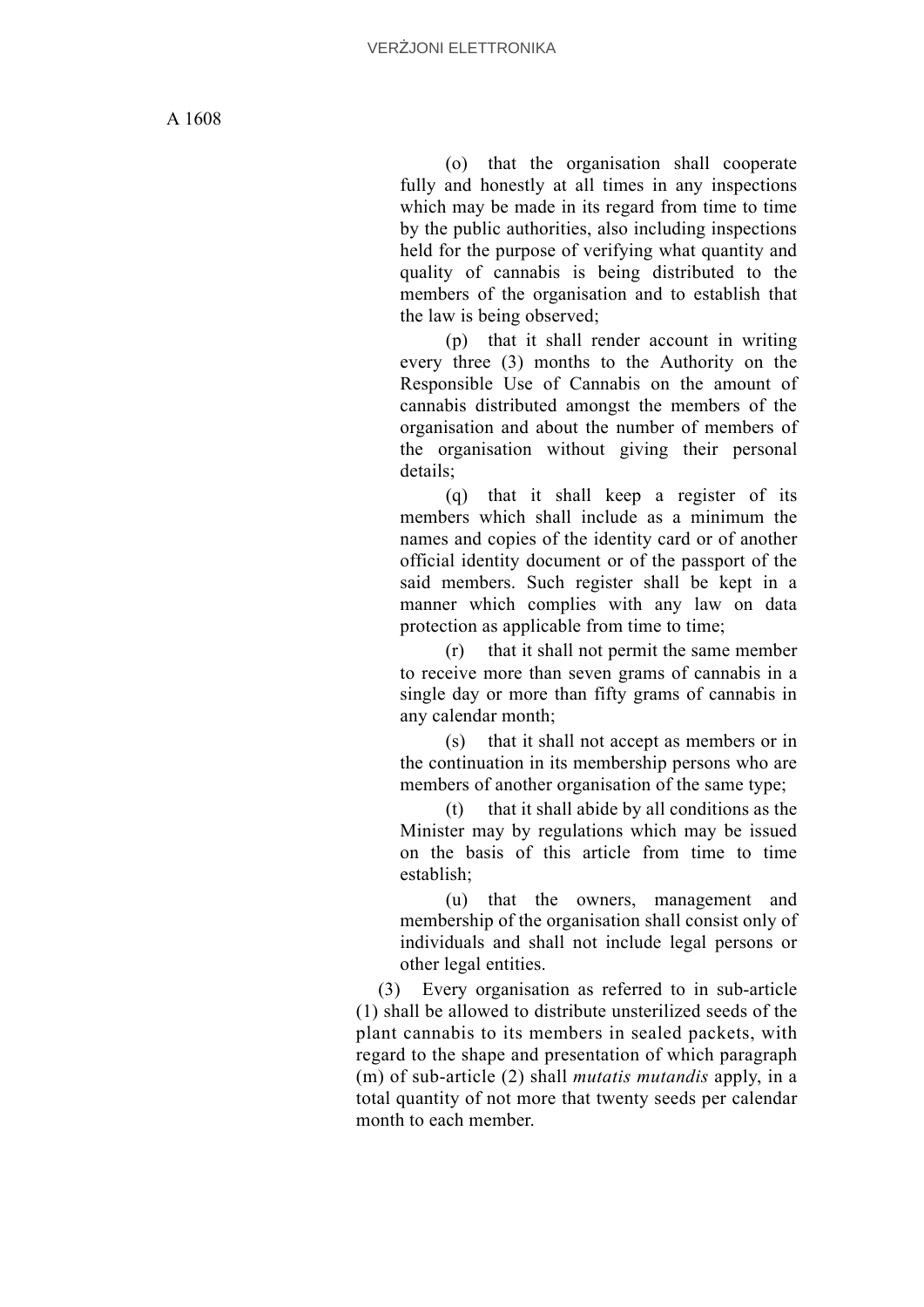(4) Any person who permits a person under the age of eighteen (18) years to be present in premises managed by an organisation as referred to in sub-article (1) shall be liable on being found guilty to a penalty of not less than five hundred euro ( $€500$ ) and not more than one thousand euro ( $E1000$ ) which shall be imposed in accordance with the provisions of the Commissioners for Justice Act.

(5) The Minister responsible for the Authority on the Responsible Use of Cannabis Act may make regulations for the better implementation of the provisions of this article and, without prejudice to the generality of the aforesaid, such regulations may also provide for the manner in which and the reasons for which any authorisation, permission or licence related to the provisions of this article shall be issued, be made subject to other conditions, and, in the case of breach of the law or regulations, be withdrawn or suspended, the fees payable in respect of any authorisation, permit or licence and the penalties to which a person who fails to observe the law or regulations shall be subject which penalties shall not exceed a penalty of ten thousand euro ( $\epsilon$  10,000) and shall be imposed after trial in accordance with the Commissioners for Justice Act.

(6) Any organisation as referred to in sub-article (1) and every member thereof which in their activities abide by the provisions of this article and any regulations, conditions or orders issued thereunder shall be tolerated in their activity within the limits of what is provided in this article and they shall be exempt from being made subject to proceedings under this Act or under the drug laws for anything done by them in accordance with this article.".

Cap. 291.

Cap. 291.